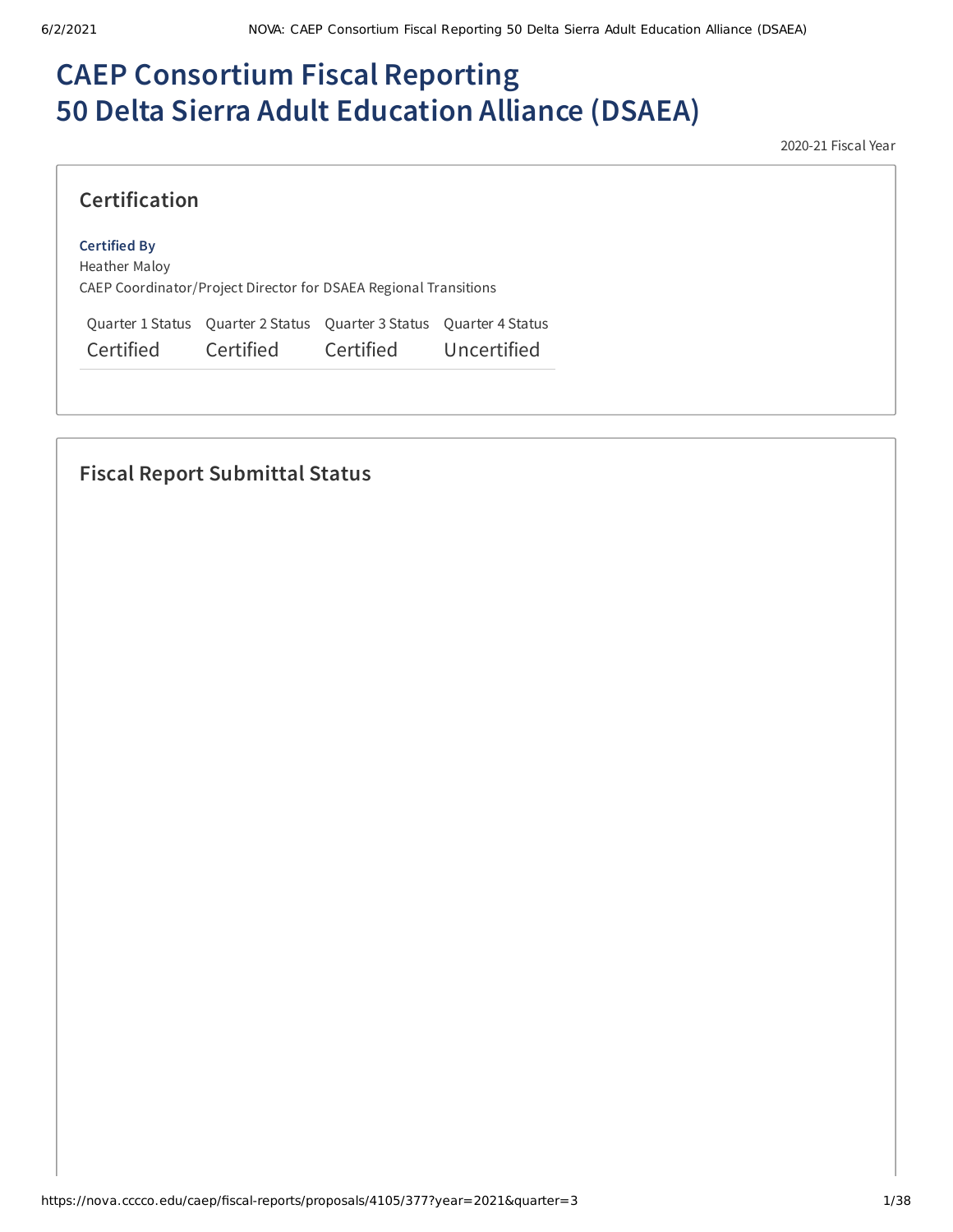| Member<br>Agency                                                       | Quarter 1 | Quarter 2 | Quarter 3 | Quarter 4     |
|------------------------------------------------------------------------|-----------|-----------|-----------|---------------|
| Calaveras<br>Co. Office<br>$\underline{\mathsf{of}}$<br>Education      | Submitted | Submitted | Submitted | Not Submitted |
| Lincoln<br>Unified                                                     | Submitted | Submitted | Submitted | Not Submitted |
| Lodi<br>Unified                                                        | Submitted | Submitted | Submitted | Not Submitted |
| Manteca<br>Unified                                                     | Submitted | Submitted | Submitted | Not Submitted |
| River<br>Delta<br>Joint<br>Unified                                     | Submitted | Submitted | Submitted | Not Submitted |
| San<br>Joaquin<br>Co. Office<br>$\underline{\mathsf{of}}$<br>Education | Submitted | Submitted | Submitted | Not Submitted |
| San<br>Joaquin<br>Delta CCD                                            | Submitted | Submitted | Submitted | Not Submitted |
| Stockton<br>Unified                                                    | Submitted | Submitted | Submitted | Not Submitted |
| <b>Tracy</b><br>Joint<br>Unified                                       | Submitted | Submitted | Submitted | Not Submitted |

# **Calaveras Co. Oice of Education**

**Calaveras Co.Oice of Education Q1 Report (7/1 - 9/30)**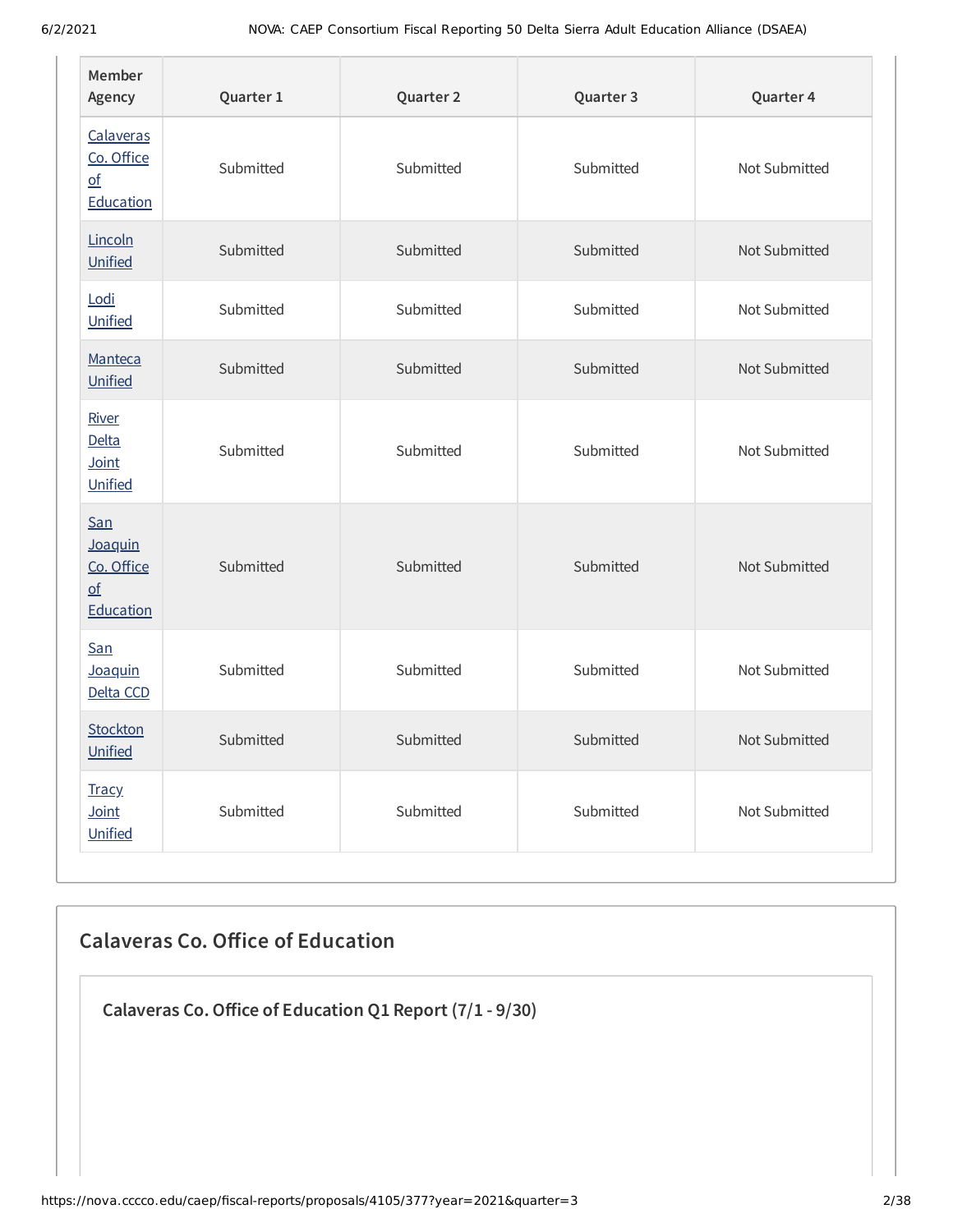| <b>Object Code</b>                                     | Year to<br>Date (YTD)<br>Expenditure | <b>YTD</b><br>Forecast | $\frac{0}{0}$<br>Expended<br>of YTD<br>Forecast | Project<br><b>Budget</b> | $\frac{0}{0}$<br>Expended<br>of Overall<br><b>Budget</b> | <b>Budget</b><br><b>Remaining</b> |
|--------------------------------------------------------|--------------------------------------|------------------------|-------------------------------------------------|--------------------------|----------------------------------------------------------|-----------------------------------|
| 1000 - Instructional Salaries                          | \$8,524                              | \$8,525                | 99.99%                                          | \$34,099                 | 25%                                                      | \$25,575                          |
| 2000 - Non-Instructional<br><b>Salaries</b>            | \$0                                  | \$0                    | 100%                                            | \$0                      | 100%                                                     | \$0                               |
| 3000 - Employee Benefits                               | \$2,638                              | \$2,638                | 100.01%                                         | \$10,551                 | 25%                                                      | \$7,913                           |
| 4000 - Supplies and Materials                          | \$6,615                              | \$6,720                | 98.44%                                          | \$21,000                 | 31.5%                                                    | \$14,385                          |
| 5000 - Other Operating<br><b>Expenses and Services</b> | \$1,110                              | \$6,804                | 16.31%                                          | \$60,288                 | 1.84%                                                    | \$59,178                          |
| 6000 - Capital Outlay                                  | \$0                                  | \$0                    | 100%                                            | \$0                      | 100%                                                     | \$0                               |
| 7000 - Other Outgo                                     | \$0                                  | \$0                    | 100%                                            | \$0                      | 100%                                                     | \$0\$                             |
| <b>Indirect Costs</b>                                  | \$94                                 | \$1,575                | 5.97%                                           | \$6,300                  | 1.49%                                                    | \$6,206                           |
| <b>Totals</b>                                          | \$18,981                             | \$26,261               | 72.28%                                          | \$132,238                | 14.35%                                                   | \$113,257                         |

We have deferred the expenditure of some funds as enrollment has been impacted by the continued COVID-19 pandemic.

#### **Summary of Activities:**

The Calaveras County Adult Education program continues to offer High School Diploma (HSD) and English as a Second Language (ESL) classes for adults primarily through a distance learning format. Transition services are also being provided to all interested students. Finally, the Calaveras County Adult Education program is working collaboratively with the Delta Sierra Adult Education Alliance in strategic planning and capacity building as well as developing ESL strategies to address our current challenges.

**Status** Submitted

```
Calaveras Co.Oice of Education Q2 Report (10/1 - 12/31)
```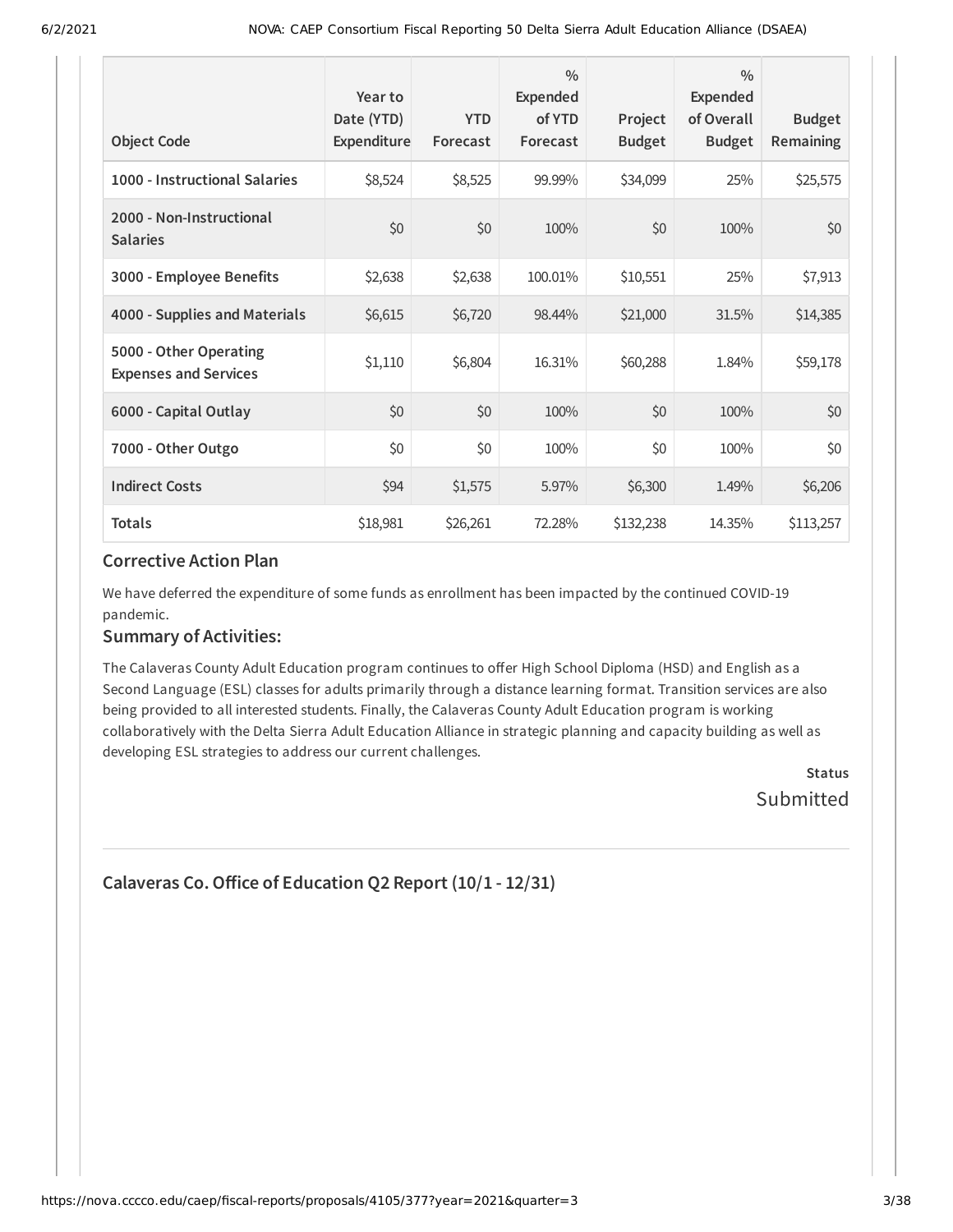| <b>Object Code</b>                                     | Year to<br>Date (YTD)<br>Expenditure | <b>YTD</b><br>Forecast | $\frac{0}{0}$<br>Expended<br>of YTD<br>Forecast | Project<br><b>Budget</b> | $\frac{0}{0}$<br>Expended<br>of Overall<br><b>Budget</b> | <b>Budget</b><br><b>Remaining</b> |
|--------------------------------------------------------|--------------------------------------|------------------------|-------------------------------------------------|--------------------------|----------------------------------------------------------|-----------------------------------|
| 1000 - Instructional Salaries                          | \$17,049                             | \$17,050               | 100%                                            | \$34,099                 | 50%                                                      | \$17,050                          |
| 2000 - Non-Instructional<br><b>Salaries</b>            | \$0                                  | \$0                    | 100%                                            | \$0                      | 100%                                                     | \$0                               |
| 3000 - Employee Benefits                               | \$5,272                              | \$5,276                | 99.93%                                          | \$10,551                 | 49.97%                                                   | \$5,279                           |
| 4000 - Supplies and Materials                          | \$8,535                              | \$11,550               | 73.9%                                           | \$21,000                 | 40.64%                                                   | \$12,465                          |
| 5000 - Other Operating<br><b>Expenses and Services</b> | \$1,525                              | \$30,244               | 5.04%                                           | \$60,288                 | 2.53%                                                    | \$58,763                          |
| 6000 - Capital Outlay                                  | \$0                                  | \$0                    | 100%                                            | \$0                      | 100%                                                     | \$0                               |
| 7000 - Other Outgo                                     | \$0                                  | \$0                    | 100%                                            | \$0                      | 100%                                                     | \$0                               |
| <b>Indirect Costs</b>                                  | \$1,619                              | \$3,150                | 51.4%                                           | \$6,300                  | 25.7%                                                    | \$4,681                           |
| <b>Totals</b>                                          | \$34,000                             | \$67,269               | 50.54%                                          | \$132,238                | 25.71%                                                   | \$98,238                          |

Expenditures fell below target based on two factors. First, there was a general reduction in costs related to travel, conference and professional development expenses during the pandemic, and secondly, we have postponed a planned expansion of our ESL program that would have included hiring a new ESL teacher, due to the inability of teachers to meet with students in person, and the general reduction of participation in our ESL program during the pandemicinduced distance learning format.

#### **Summary of Activities:**

The Calaveras County Adult Education program continues to offer High School Diploma (HSD) and English as a Second Language (ESL) classes for adults primarily through a distance learning format. Transition services are also being provided to all interested students. Finally, the Calaveras County Adult Education program is working collaboratively with the Delta Sierra Adult Education Alliance in strategic planning and capacity building as well as developing ESL strategies to address our current challenges.

> **Status** Submitted

## **Allocation Year Closeout: 2018-19**

I have reviewed the financial reports for my agency and confirm that all funds for this allocation year have been spent.

**2018-19 Reverted Funds:**

 $$0$$ 

**2018-19 Status** Closed

#### **Submitting Authority**

Karen Vail, Assistant Superintendent Instructional Support Services Claudia Davis, Associate Superintendent, Administrative Services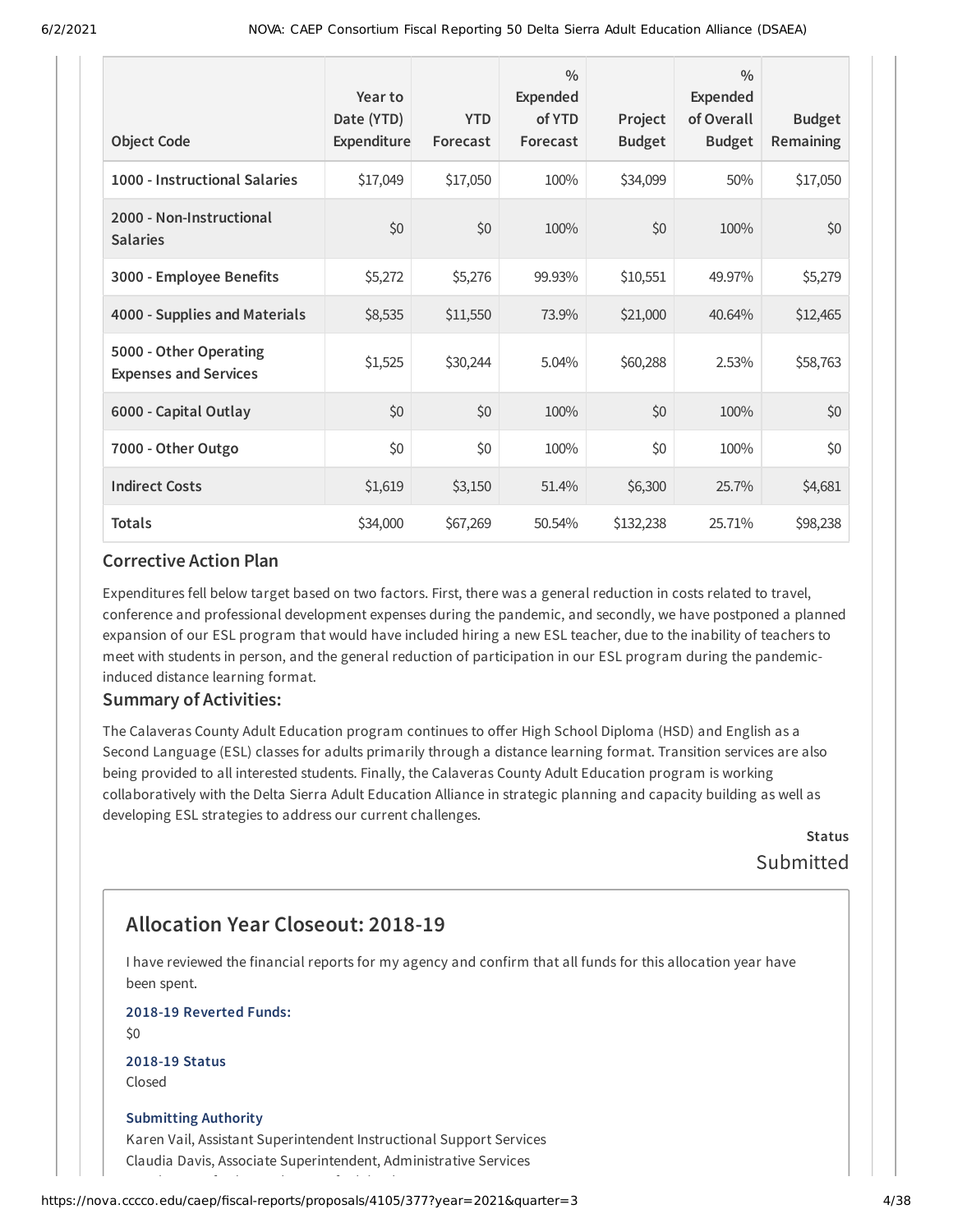Jared Hungerford, Coordinator of Adult Education

#### **Calaveras Co.Oice of Education Q3 Report (1/1 - 3/31)**

| <b>Object Code</b>                                     | Year to<br>Date (YTD)<br>Expenditure | <b>YTD</b><br>Forecast | $\frac{0}{0}$<br>Expended<br>of YTD<br>Forecast | Project<br><b>Budget</b> | $\frac{0}{0}$<br><b>Expended</b><br>of Overall<br><b>Budget</b> | <b>Budget</b><br><b>Remaining</b> |
|--------------------------------------------------------|--------------------------------------|------------------------|-------------------------------------------------|--------------------------|-----------------------------------------------------------------|-----------------------------------|
| 1000 - Instructional Salaries                          | \$25,574                             | \$25,574               | 100%                                            | \$34,099                 | 75%                                                             | \$8,525                           |
| 2000 - Non-Instructional<br><b>Salaries</b>            | \$0                                  | \$0                    | 100%                                            | \$0                      | 100%                                                            | \$0                               |
| 3000 - Employee Benefits                               | \$7,907                              | \$7,913                | 99.92%                                          | \$10,551                 | 74.94%                                                          | \$2,644                           |
| 4000 - Supplies and Materials                          | \$10,652                             | \$16,380               | 65.03%                                          | \$21,000                 | 50.72%                                                          | \$10,348                          |
| 5000 - Other Operating<br><b>Expenses and Services</b> | \$2,107                              | \$45,266               | 4.65%                                           | \$60,288                 | 3.49%                                                           | \$58,181                          |
| 6000 - Capital Outlay                                  | \$0                                  | \$0                    | 100%                                            | \$0                      | 100%                                                            | \$0                               |
| 7000 - Other Outgo                                     | \$0                                  | \$0                    | 100%                                            | \$0                      | 100%                                                            | \$0                               |
| <b>Indirect Costs</b>                                  | \$2,312                              | \$4,725                | 48.93%                                          | \$6,300                  | 36.7%                                                           | \$3,988                           |
| <b>Totals</b>                                          | \$48,552                             | \$99,859               | 48.62%                                          | \$132,238                | 36.72%                                                          | \$83,686                          |

#### **Corrective Action Plan**

We are currently in process of updating our Adult Education program and anticipate we will have some larger expenditures in the 4th quarter as a result. Additionally, funds carried over into next year will be used to expand staff in our ESL program.

#### **Summary of Activities:**

Calaveras County Office of Education has provided a 1:1 high school diploma completion program, including related curriculum and transition services. We have also provided a live ESL class 2x/week as well as an online independent study ESL program using Burlington English.

> **Status** Submitted

## **Calaveras Co.Oice of Education Q4 Report (4/1 - 6/30)**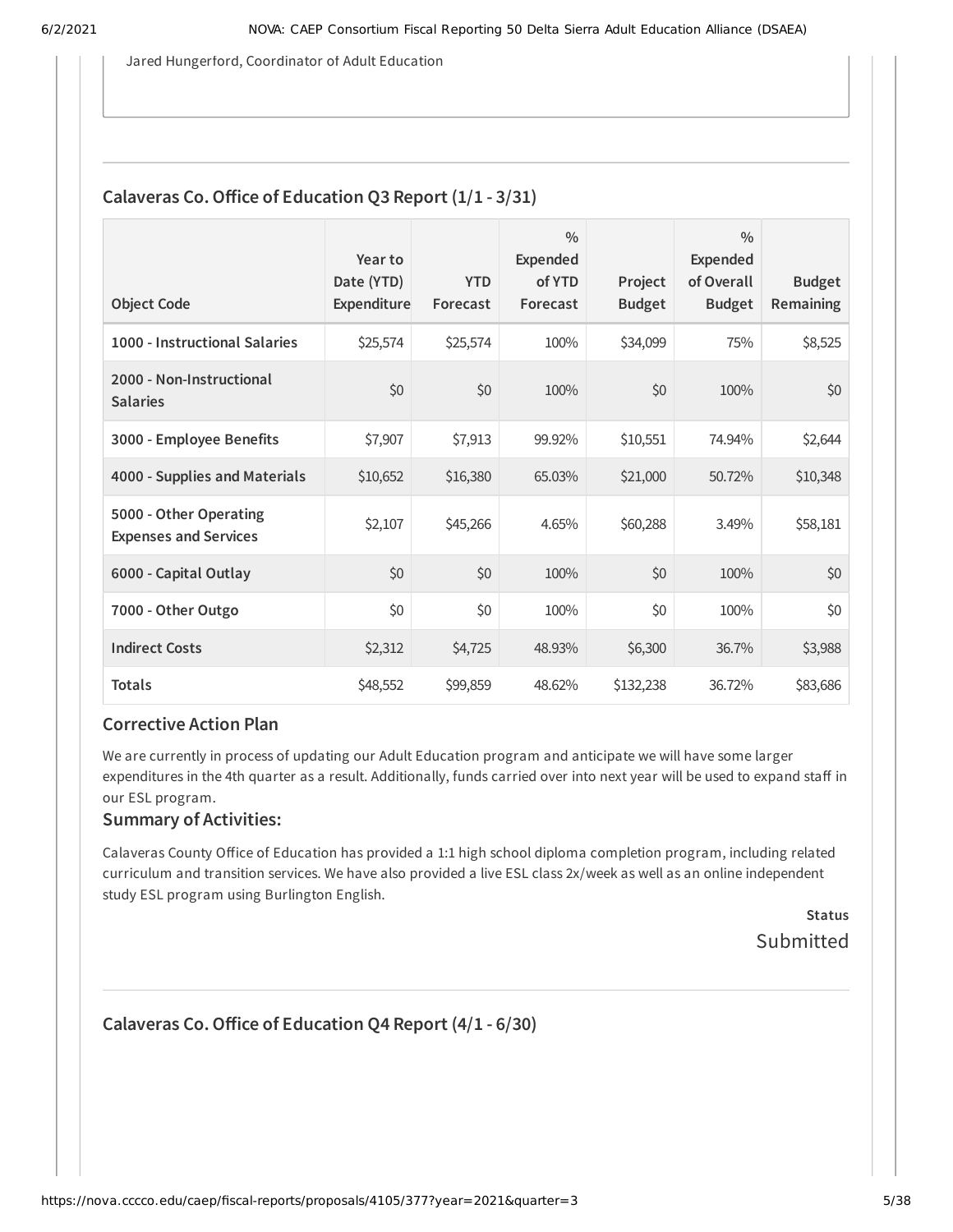| <b>Object Code</b>                                     | Year to<br>Date (YTD)<br>Expenditure | <b>YTD</b><br>Forecast | $\frac{0}{0}$<br><b>Expended</b><br>of YTD<br>Forecast | Project<br><b>Budget</b> | $\frac{0}{0}$<br><b>Expended</b><br>of Overall<br><b>Budget</b> | <b>Budget</b><br>Remaining   |
|--------------------------------------------------------|--------------------------------------|------------------------|--------------------------------------------------------|--------------------------|-----------------------------------------------------------------|------------------------------|
| 1000 - Instructional Salaries                          | \$25,574                             | \$34,099               | 75%                                                    | \$34,099                 | 75%                                                             | \$8,525                      |
| 2000 - Non-Instructional<br><b>Salaries</b>            | \$0                                  | \$0                    | 100%                                                   | \$0                      | 100%                                                            | \$0                          |
| 3000 - Employee Benefits                               | \$7,907                              | \$10,551               | 74.94%                                                 | \$10,551                 | 74.94%                                                          | \$2,644                      |
| 4000 - Supplies and Materials                          | \$10,652                             | \$21,000               | 50.72%                                                 | \$21,000                 | 50.72%                                                          | \$10,348                     |
| 5000 - Other Operating<br><b>Expenses and Services</b> | \$2,107                              | \$60,288               | 3.49%                                                  | \$60,288                 | 3.49%                                                           | \$58,181                     |
| 6000 - Capital Outlay                                  | \$0                                  | \$0                    | 100%                                                   | \$0                      | 100%                                                            | \$0                          |
| 7000 - Other Outgo                                     | \$0                                  | \$0                    | 100%                                                   | \$0                      | 100%                                                            | \$0                          |
| <b>Indirect Costs</b>                                  | \$2,312                              | \$6,300                | 36.7%                                                  | \$6,300                  | 36.7%                                                           | \$3,988                      |
| <b>Totals</b>                                          | \$48,552                             | \$132,238              | 36.72%                                                 | \$132,238                | 36.72%                                                          | \$83,686                     |
|                                                        |                                      |                        |                                                        |                          |                                                                 | <b>Status</b><br>Unsubmitted |

## **Lincoln Unified**

**Lincoln Unified Q1 Report (7/1 - 9/30)**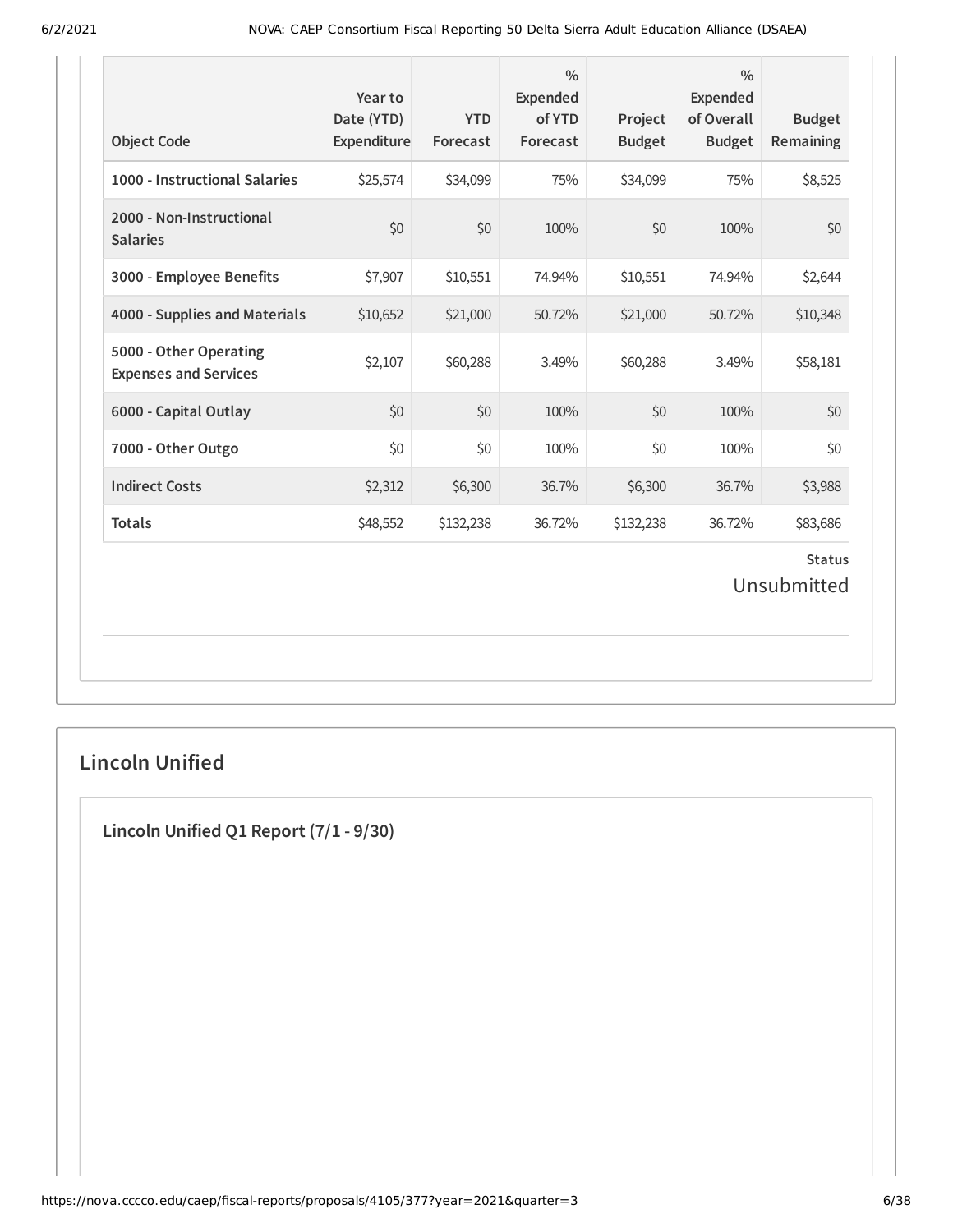| <b>Object Code</b>                                     | Year to<br>Date (YTD)<br>Expenditure | <b>YTD</b><br>Forecast | $\frac{0}{0}$<br>Expended<br>of YTD<br>Forecast | Project<br><b>Budget</b> | $\frac{0}{0}$<br>Expended<br>of Overall<br><b>Budget</b> | <b>Budget</b><br><b>Remaining</b> |
|--------------------------------------------------------|--------------------------------------|------------------------|-------------------------------------------------|--------------------------|----------------------------------------------------------|-----------------------------------|
| 1000 - Instructional Salaries                          | \$12,500                             | \$10,461               | 119.49%                                         | \$41,843                 | 29.87%                                                   | \$29,343                          |
| 2000 - Non-Instructional<br><b>Salaries</b>            | \$0                                  | \$10,670               | $0\%$                                           | \$42,678                 | $0\%$                                                    | \$42,678                          |
| 3000 - Employee Benefits                               | \$0                                  | \$6,467                | $0\%$                                           | \$25,867                 | $0\%$                                                    | \$25,867                          |
| 4000 - Supplies and Materials                          | \$0                                  | \$365                  | $0\%$                                           | \$1,460                  | $0\%$                                                    | \$1,460                           |
| 5000 - Other Operating<br><b>Expenses and Services</b> | \$0                                  | \$2,069                | $0\%$                                           | \$8,274                  | $0\%$                                                    | \$8,274                           |
| 6000 - Capital Outlay                                  | \$0                                  | \$0                    | 100%                                            | \$0                      | 100%                                                     | \$0                               |
| 7000 - Other Outgo                                     | \$0                                  | \$0                    | 100%                                            | \$0                      | 100%                                                     | \$0                               |
| <b>Indirect Costs</b>                                  | \$0                                  | \$1,220                | $0\%$                                           | \$4,878                  | $0\%$                                                    | \$4,878                           |
| <b>Totals</b>                                          | \$12,500                             | \$31,250               | 40%                                             | \$125,000                | 10%                                                      | \$112,500                         |

## **Status** Submitted

## **Lincoln Unified Q2 Report (10/1 - 12/31)**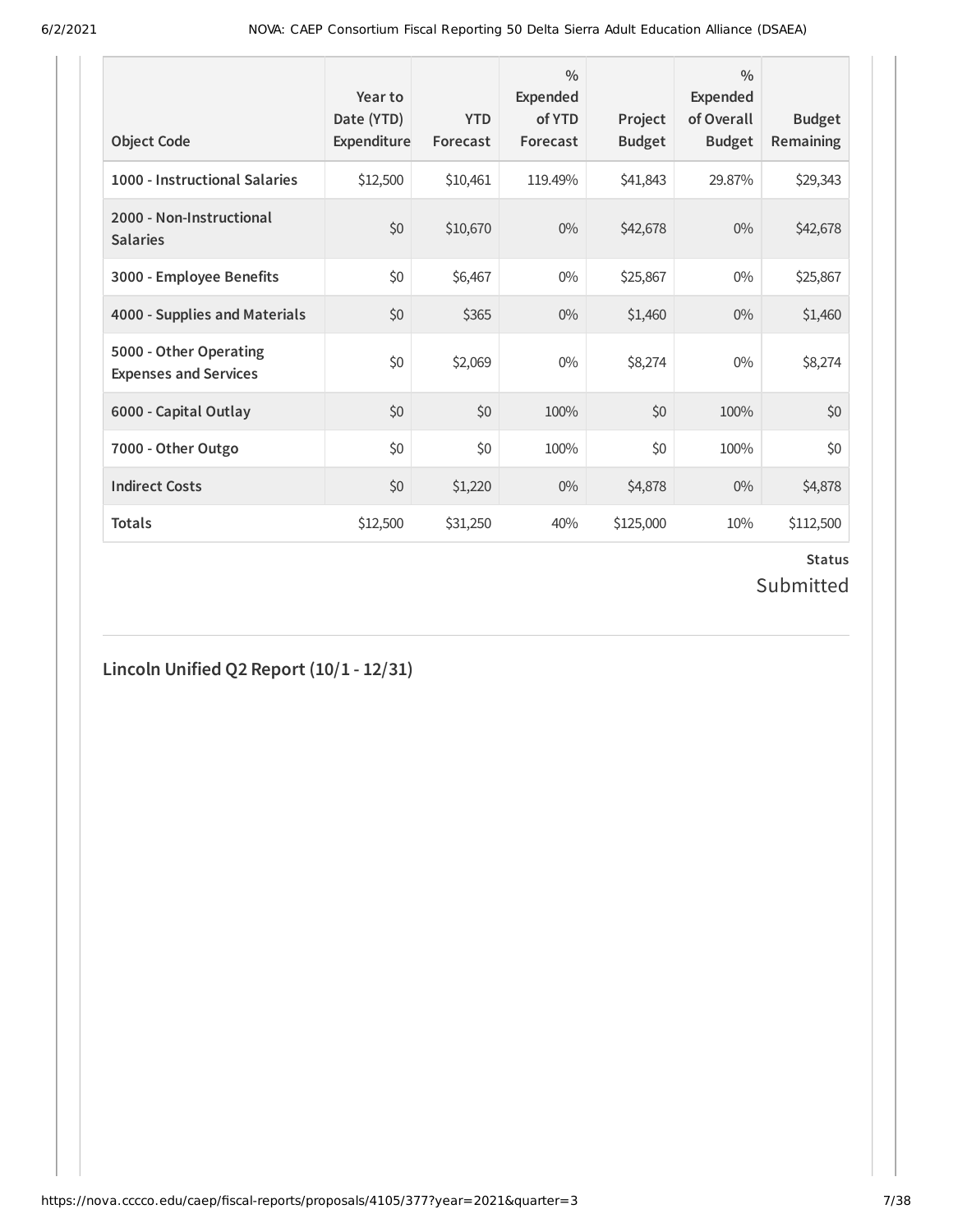| <b>Object Code</b>                                     | Year to<br>Date (YTD)<br>Expenditure | <b>YTD</b><br>Forecast | $\frac{0}{0}$<br>Expended<br>of YTD<br>Forecast | Project<br><b>Budget</b> | $\frac{0}{0}$<br>Expended<br>of Overall<br><b>Budget</b> | <b>Budget</b><br><b>Remaining</b> |
|--------------------------------------------------------|--------------------------------------|------------------------|-------------------------------------------------|--------------------------|----------------------------------------------------------|-----------------------------------|
| 1000 - Instructional Salaries                          | \$25,000                             | \$10,461               | 238.99%                                         | \$41,843                 | 59.75%                                                   | \$16,843                          |
| 2000 - Non-Instructional<br><b>Salaries</b>            | \$0                                  | \$10,670               | $0\%$                                           | \$42,678                 | $0\%$                                                    | \$42,678                          |
| 3000 - Employee Benefits                               | \$0                                  | \$6,467                | $0\%$                                           | \$25,867                 | $0\%$                                                    | \$25,867                          |
| 4000 - Supplies and Materials                          | \$0                                  | \$365                  | $0\%$                                           | \$1,460                  | $0\%$                                                    | \$1,460                           |
| 5000 - Other Operating<br><b>Expenses and Services</b> | \$0                                  | \$2,069                | $0\%$                                           | \$8,274                  | $0\%$                                                    | \$8,274                           |
| 6000 - Capital Outlay                                  | \$0                                  | \$0                    | 100%                                            | \$0                      | 100%                                                     | \$0                               |
| 7000 - Other Outgo                                     | \$0                                  | \$0                    | 100%                                            | \$0                      | 100%                                                     | \$0                               |
| <b>Indirect Costs</b>                                  | \$0                                  | \$1,220                | $0\%$                                           | \$4,878                  | $0\%$                                                    | \$4,878                           |
| <b>Totals</b>                                          | \$25,000                             | \$31,250               | 80%                                             | \$125,000                | 20%                                                      | \$100,000                         |

#### **Status** Submitted

## **Allocation Year Closeout: 2018-19**

I have reviewed the financial reports for my agency and confirm that all funds for this allocation year have been spent.

**2018-19 Reverted Funds:**

\$0

#### **2018-19 Status**

Closed

#### **Submitting Authority**

Dolores Bronson, Director of Family and Community Engagement

**Lincoln Unified Q3 Report (1/1 - 3/31)**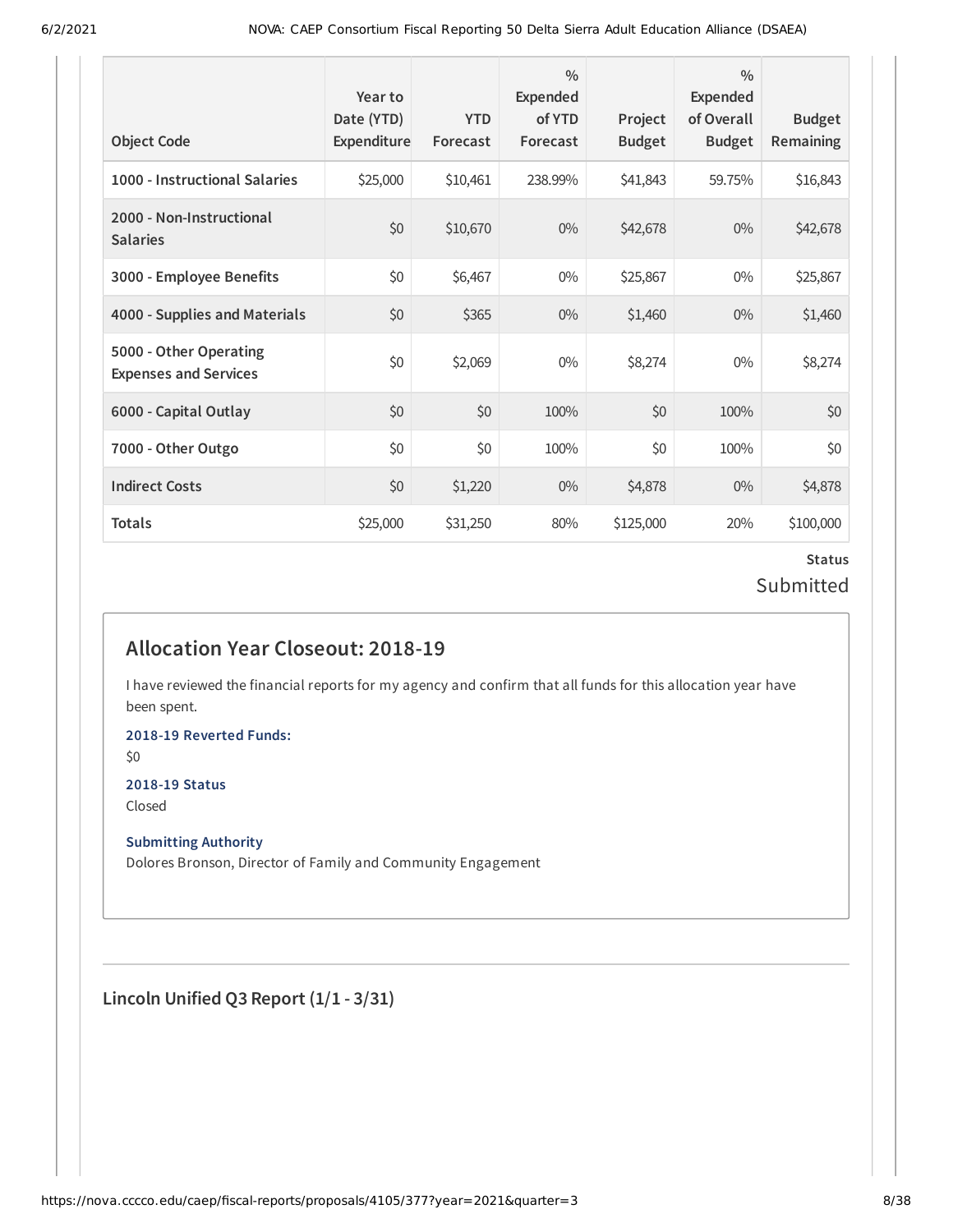| <b>Object Code</b>                                     | Year to<br>Date (YTD)<br>Expenditure | <b>YTD</b><br>Forecast | $\frac{0}{0}$<br>Expended<br>of YTD<br>Forecast | Project<br><b>Budget</b> | $\frac{0}{0}$<br>Expended<br>of Overall<br><b>Budget</b> | <b>Budget</b><br><b>Remaining</b> |
|--------------------------------------------------------|--------------------------------------|------------------------|-------------------------------------------------|--------------------------|----------------------------------------------------------|-----------------------------------|
| 1000 - Instructional Salaries                          | \$36,000                             | \$10,461               | 344.14%                                         | \$41,843                 | 86.04%                                                   | \$5,843                           |
| 2000 - Non-Instructional<br><b>Salaries</b>            | \$35,565                             | \$10,670               | 333.33%                                         | \$42,678                 | 83.33%                                                   | \$7,113                           |
| 3000 - Employee Benefits                               | \$21,555                             | \$6,467                | 333.32%                                         | \$25,867                 | 83.33%                                                   | \$4,312                           |
| 4000 - Supplies and Materials                          | \$1,460                              | \$365                  | 400%                                            | \$1,460                  | 100%                                                     | \$0                               |
| 5000 - Other Operating<br><b>Expenses and Services</b> | \$8,274                              | \$2,069                | 400%                                            | \$8,274                  | 100%                                                     | \$0                               |
| 6000 - Capital Outlay                                  | \$0                                  | \$0                    | 100%                                            | \$0                      | 100%                                                     | \$0                               |
| 7000 - Other Outgo                                     | \$0                                  | \$0                    | 100%                                            | \$0                      | 100%                                                     | \$0                               |
| <b>Indirect Costs</b>                                  | \$3,000                              | \$1,220                | 246%                                            | \$4,878                  | 61.5%                                                    | \$1,878                           |
| <b>Totals</b>                                          | \$105,854                            | \$31,250               | 338.73%                                         | \$125,000                | 84.68%                                                   | \$19,146                          |

# **Status**

# Submitted

## **Lincoln Unified Q4 Report (4/1 - 6/30)**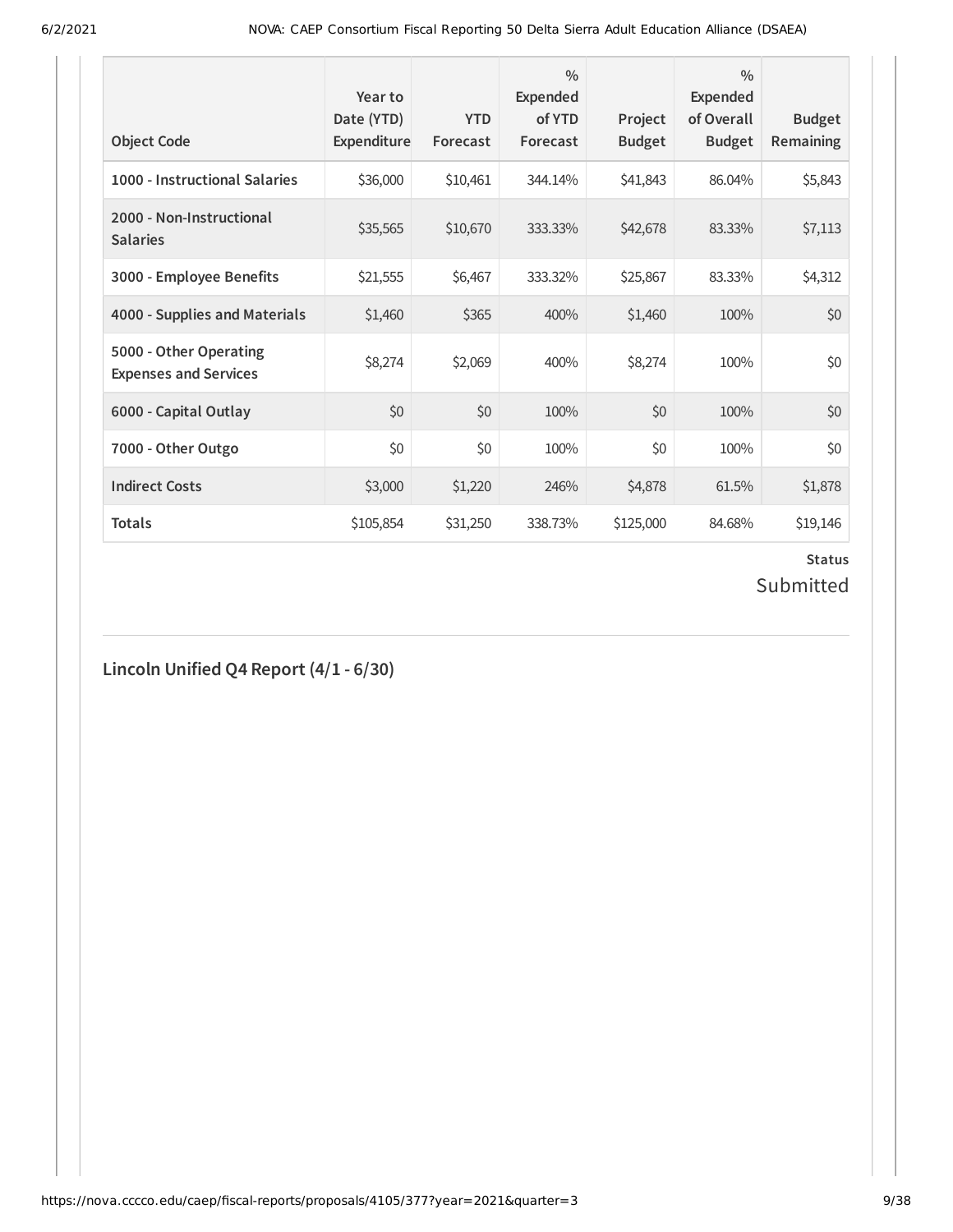| <b>Object Code</b>                                     | Year to<br>Date (YTD)<br>Expenditure | <b>YTD</b><br>Forecast | $\frac{0}{0}$<br>Expended<br>of YTD<br>Forecast | Project<br><b>Budget</b> | $\frac{0}{0}$<br><b>Expended</b><br>of Overall<br><b>Budget</b> | <b>Budget</b><br><b>Remaining</b> |
|--------------------------------------------------------|--------------------------------------|------------------------|-------------------------------------------------|--------------------------|-----------------------------------------------------------------|-----------------------------------|
| 1000 - Instructional Salaries                          | \$36,000                             | \$10,461               | 344.14%                                         | \$41,843                 | 86.04%                                                          | \$5,843                           |
| 2000 - Non-Instructional<br><b>Salaries</b>            | \$35,565                             | \$10,670               | 333.33%                                         | \$42,678                 | 83.33%                                                          | \$7,113                           |
| 3000 - Employee Benefits                               | \$21,555                             | \$6,467                | 333.32%                                         | \$25,867                 | 83.33%                                                          | \$4,312                           |
| 4000 - Supplies and Materials                          | \$1,460                              | \$365                  | 400%                                            | \$1,460                  | 100%                                                            | \$0                               |
| 5000 - Other Operating<br><b>Expenses and Services</b> | \$8,274                              | \$2,069                | 400%                                            | \$8,274                  | 100%                                                            | \$0                               |
| 6000 - Capital Outlay                                  | \$0                                  | \$0                    | 100%                                            | \$0                      | 100%                                                            | \$0                               |
| 7000 - Other Outgo                                     | \$0                                  | \$0                    | 100%                                            | \$0                      | 100%                                                            | \$0                               |
| <b>Indirect Costs</b>                                  | \$3,000                              | \$1,220                | 246%                                            | \$4,878                  | 61.5%                                                           | \$1,878                           |
| <b>Totals</b>                                          | \$105,854                            | \$31,250               | 338.73%                                         | \$125,000                | 84.68%                                                          | \$19,146                          |
|                                                        |                                      |                        |                                                 |                          |                                                                 | <b>Status</b><br>Unsubmitted      |

## **Lodi Unified**

**Lodi Unified Q1 Report (7/1 - 9/30)**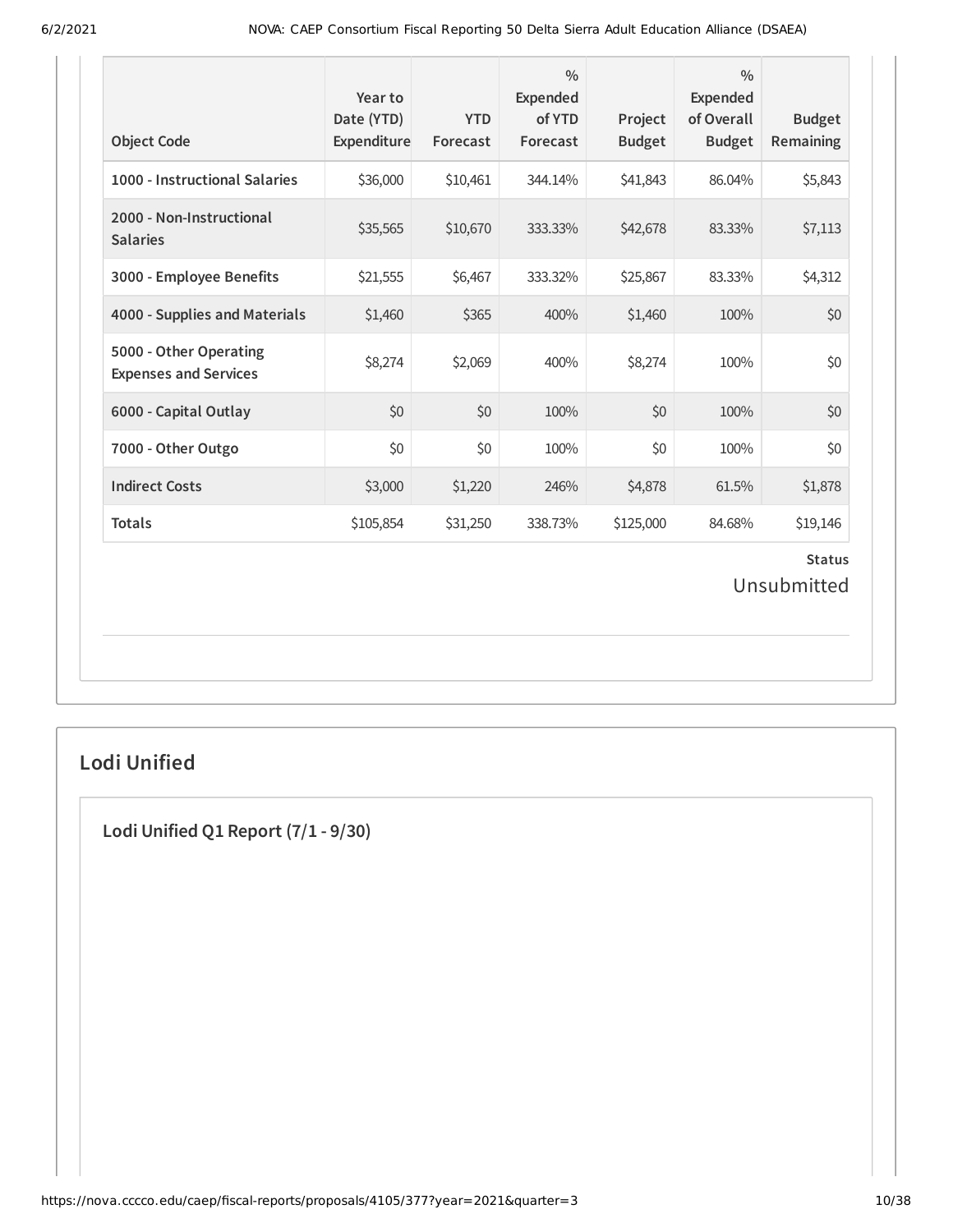| <b>Object Code</b>                                     | Year to<br>Date (YTD)<br><b>Expenditure</b> | <b>YTD</b><br>Forecast | $\frac{0}{0}$<br><b>Expended</b><br>of YTD<br>Forecast | Project<br><b>Budget</b> | $\frac{0}{0}$<br><b>Expended</b><br>of Overall<br><b>Budget</b> | <b>Budget</b><br><b>Remaining</b> |
|--------------------------------------------------------|---------------------------------------------|------------------------|--------------------------------------------------------|--------------------------|-----------------------------------------------------------------|-----------------------------------|
| 1000 - Instructional Salaries                          | \$111,595                                   | \$111,039              | 100.5%                                                 | \$740,259                | 15.08%                                                          | \$628,664                         |
| 2000 - Non-Instructional<br><b>Salaries</b>            | \$71,256                                    | \$47,870               | 148.85%                                                | \$319,133                | 22.33%                                                          | \$247,877                         |
| 3000 - Employee Benefits                               | \$68,723                                    | \$53,926               | 127.44%                                                | \$359,505                | 19.12%                                                          | \$290,782                         |
| 4000 - Supplies and Materials                          | \$6,350                                     | \$30,869               | 20.57%                                                 | \$205,796                | 3.09%                                                           | \$199,446                         |
| 5000 - Other Operating<br><b>Expenses and Services</b> | \$27,334                                    | \$40,183               | 68.02%                                                 | \$267,885                | 10.2%                                                           | \$240,551                         |
| 6000 - Capital Outlay                                  | \$0                                         | \$61,255               | $0\%$                                                  | \$408,368                | $0\%$                                                           | \$408,368                         |
| 7000 - Other Outgo                                     | \$0                                         | \$0                    | 100%                                                   | \$0                      | 100%                                                            | \$0                               |
| <b>Indirect Costs</b>                                  | \$14,263                                    | \$14,194               | 100.48%                                                | \$94,629                 | 15.07%                                                          | \$80,366                          |
| <b>Totals</b>                                          | \$299,521                                   | \$359,336              | 83.35%                                                 | \$2,395,575              | 12.5%                                                           | \$2,096,054                       |

# **Status**

# Submitted

**Lodi Unified Q2 Report (10/1 - 12/31)**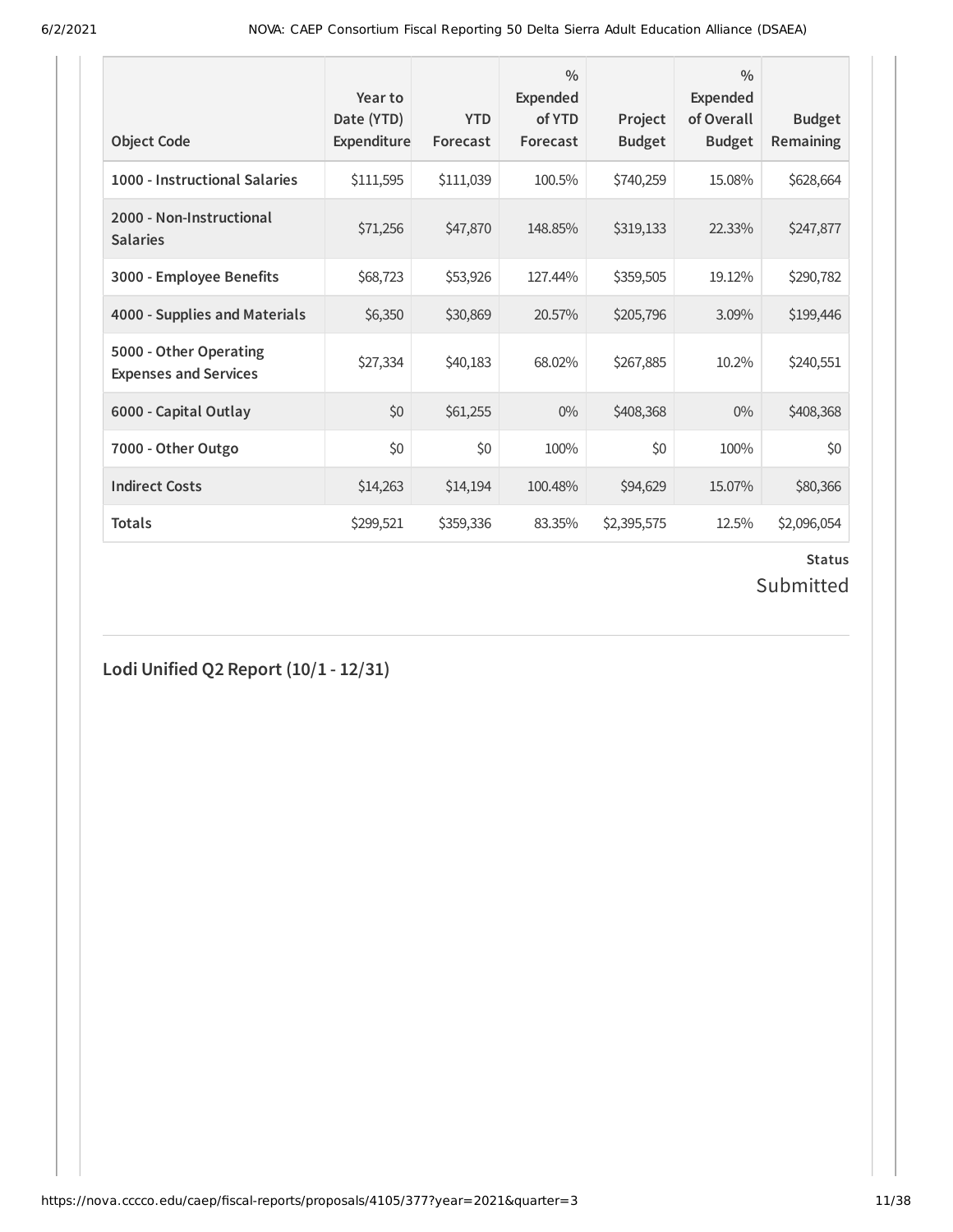| <b>Object Code</b>                                     | Year to<br>Date (YTD)<br><b>Expenditure</b> | <b>YTD</b><br>Forecast | $\frac{0}{0}$<br>Expended<br>of YTD<br>Forecast | Project<br><b>Budget</b> | $\frac{0}{0}$<br>Expended<br>of Overall<br><b>Budget</b> | <b>Budget</b><br>Remaining |
|--------------------------------------------------------|---------------------------------------------|------------------------|-------------------------------------------------|--------------------------|----------------------------------------------------------|----------------------------|
| 1000 - Instructional Salaries                          | \$288,828                                   | \$222,078              | 130.06%                                         | \$740,259                | 39.02%                                                   | \$451,431                  |
| 2000 - Non-Instructional<br><b>Salaries</b>            | \$144,368                                   | \$95,740               | 150.79%                                         | \$319,133                | 45.24%                                                   | \$174,765                  |
| 3000 - Employee Benefits                               | \$159,278                                   | \$107,852              | 147.68%                                         | \$359,505                | 44.3%                                                    | \$200,227                  |
| 4000 - Supplies and Materials                          | \$8,124                                     | \$61,739               | 13.16%                                          | \$205,796                | 3.95%                                                    | \$197,672                  |
| 5000 - Other Operating<br><b>Expenses and Services</b> | \$49,668                                    | \$80,366               | 61.8%                                           | \$267,885                | 18.54%                                                   | \$218,217                  |
| 6000 - Capital Outlay                                  | \$0                                         | \$122,510              | $0\%$                                           | \$408,368                | $0\%$                                                    | \$408,368                  |
| 7000 - Other Outgo                                     | \$0                                         | \$0                    | 100%                                            | \$0                      | 100%                                                     | \$0                        |
| <b>Indirect Costs</b>                                  | \$32,513                                    | \$28,389               | 114.53%                                         | \$94,629                 | 34.36%                                                   | \$62,116                   |
| Totals                                                 | \$682,779                                   | \$718,672              | 95.01%                                          | \$2,395,575              | 28.5%                                                    | \$1,712,796                |

## **Status** Submitted

## **Allocation Year Closeout: 2018-19**

I have reviewed the financial reports for my agency and confirm that all funds for this allocation year have been spent.

**2018-19 Reverted Funds:**

\$0

#### **2018-19 Status** Closed

**Submitting Authority**

Julie Jansen, CTE Director Dao Xiong, Accounting Supervisor

**Lodi Unified Q3 Report (1/1 - 3/31)**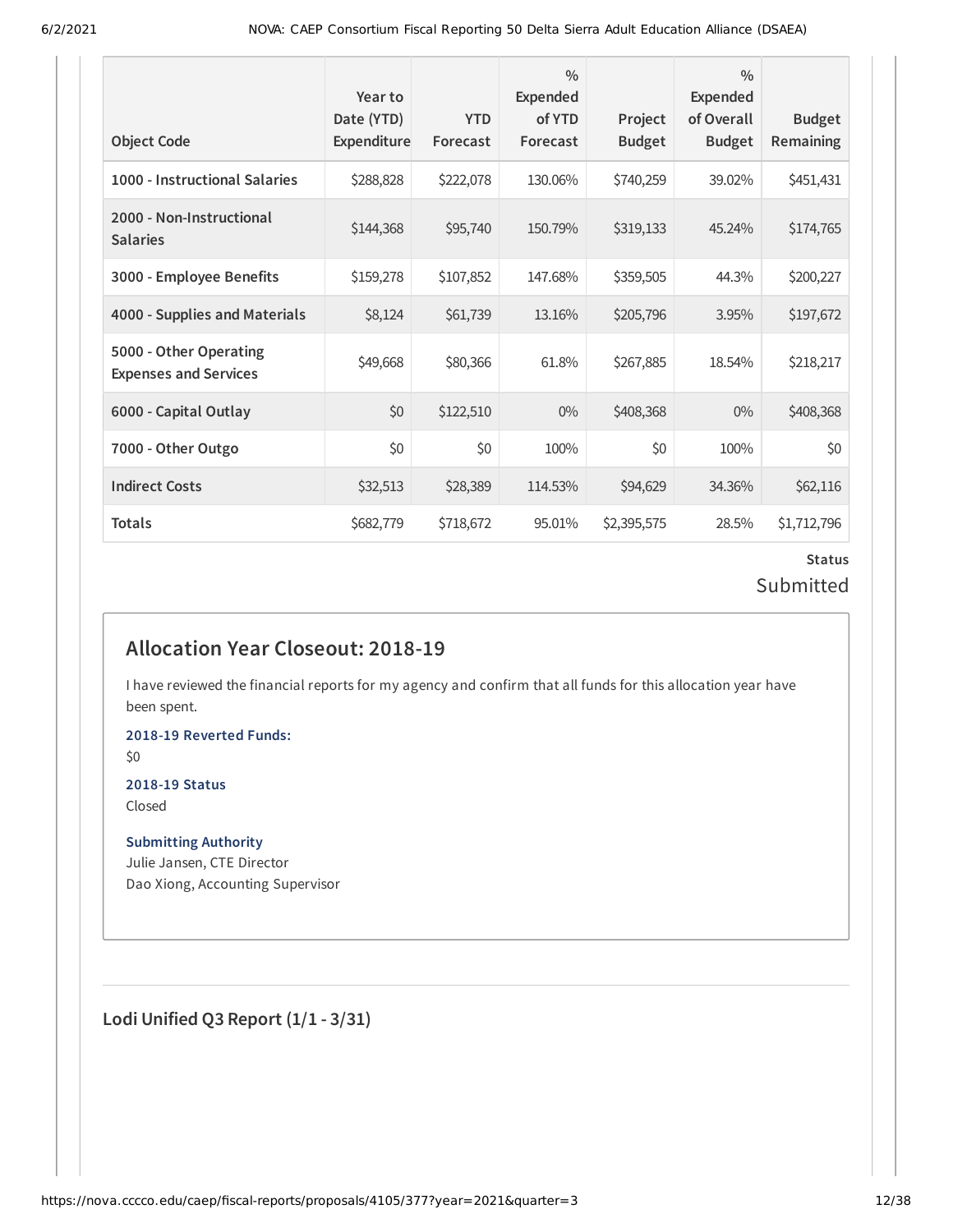| <b>Object Code</b>                                     | Year to<br>Date (YTD)<br><b>Expenditure</b> | <b>YTD</b><br>Forecast | $\frac{0}{0}$<br><b>Expended</b><br>of YTD<br>Forecast | Project<br><b>Budget</b> | $\frac{0}{0}$<br>Expended<br>of Overall<br><b>Budget</b> | <b>Budget</b><br>Remaining |
|--------------------------------------------------------|---------------------------------------------|------------------------|--------------------------------------------------------|--------------------------|----------------------------------------------------------|----------------------------|
| 1000 - Instructional Salaries                          | \$467,949                                   | \$333,117              | 140.48%                                                | \$740,259                | 63.21%                                                   | \$272,310                  |
| 2000 - Non-Instructional<br><b>Salaries</b>            | \$221,131                                   | \$143,610              | 153.98%                                                | \$319,133                | 69.29%                                                   | \$98,002                   |
| 3000 - Employee Benefits                               | \$243,854                                   | \$161,777              | 150.73%                                                | \$359,505                | 67.83%                                                   | \$115,651                  |
| 4000 - Supplies and Materials                          | \$56,838                                    | \$92,608               | 61.37%                                                 | \$205,796                | 27.62%                                                   | \$148,958                  |
| 5000 - Other Operating<br><b>Expenses and Services</b> | \$98,262                                    | \$120,548              | 81.51%                                                 | \$267,885                | 36.68%                                                   | \$169,623                  |
| 6000 - Capital Outlay                                  | \$0                                         | \$183,766              | $0\%$                                                  | \$408,368                | $0\%$                                                    | \$408,368                  |
| 7000 - Other Outgo                                     | \$0                                         | \$0                    | 100%                                                   | \$0                      | 100%                                                     | \$0                        |
| <b>Indirect Costs</b>                                  | \$54,402                                    | \$42,583               | 127.76%                                                | \$94,629                 | 57.49%                                                   | \$40,227                   |
| <b>Totals</b>                                          | \$1,142,436                                 | \$1,078,009            | 105.98%                                                | \$2,395,575              | 47.69%                                                   | \$1,253,139                |

## **Summary of Activities:**

Paid for adult education teachers and classifieds salaries and benefits. Purchased equipment, materials and supplies for adult education classrooms and students.

> **Status** Submitted

**Lodi Unified Q4 Report (4/1 - 6/30)**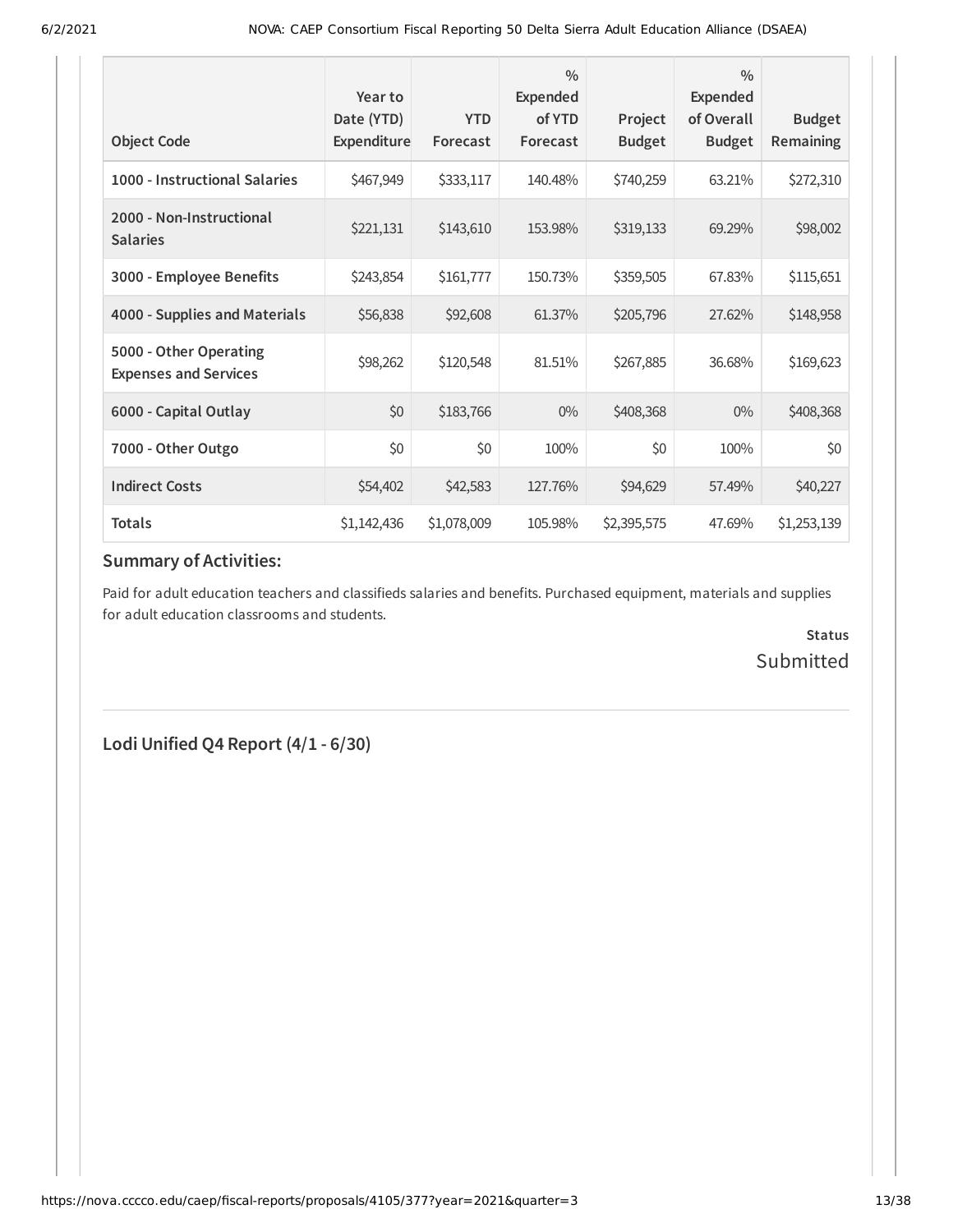| <b>Object Code</b>                                     | Year to<br>Date (YTD)<br>Expenditure | <b>YTD</b><br>Forecast | $\frac{0}{0}$<br><b>Expended</b><br>of YTD<br>Forecast | Project<br><b>Budget</b> | $\frac{0}{0}$<br><b>Expended</b><br>of Overall<br><b>Budget</b> | <b>Budget</b><br>Remaining |  |  |
|--------------------------------------------------------|--------------------------------------|------------------------|--------------------------------------------------------|--------------------------|-----------------------------------------------------------------|----------------------------|--|--|
| 1000 - Instructional Salaries                          | \$467,949                            | \$444,155              | 105.36%                                                | \$740,259                | 63.21%                                                          | \$272,310                  |  |  |
| 2000 - Non-Instructional<br><b>Salaries</b>            | \$221,131                            | \$191,480              | 115.49%                                                | \$319,133                | 69.29%                                                          | \$98,002                   |  |  |
| 3000 - Employee Benefits                               | \$243,854                            | \$215,703              | 113.05%                                                | \$359,505                | 67.83%                                                          | \$115,651                  |  |  |
| 4000 - Supplies and Materials                          | \$56,838                             | \$123,478              | 46.03%                                                 | \$205,796                | 27.62%                                                          | \$148,958                  |  |  |
| 5000 - Other Operating<br><b>Expenses and Services</b> | \$98,262                             | \$160,731              | 61.13%                                                 | \$267,885                | 36.68%                                                          | \$169,623                  |  |  |
| 6000 - Capital Outlay                                  | \$0                                  | \$245,021              | $0\%$                                                  | \$408,368                | $0\%$                                                           | \$408,368                  |  |  |
| 7000 - Other Outgo                                     | \$0                                  | \$0                    | 100%                                                   | \$0                      | 100%                                                            | \$0                        |  |  |
| <b>Indirect Costs</b>                                  | \$54,402                             | \$56,777               | 95.82%                                                 | \$94,629                 | 57.49%                                                          | \$40,227                   |  |  |
| <b>Totals</b>                                          | \$1,142,436                          | \$1,437,345            | 79.48%                                                 | \$2,395,575              | 47.69%                                                          | \$1,253,139                |  |  |
| <b>Status</b><br>Unsubmitted                           |                                      |                        |                                                        |                          |                                                                 |                            |  |  |

## **Manteca Unified**

**Manteca Unified Q1 Report (7/1 - 9/30)**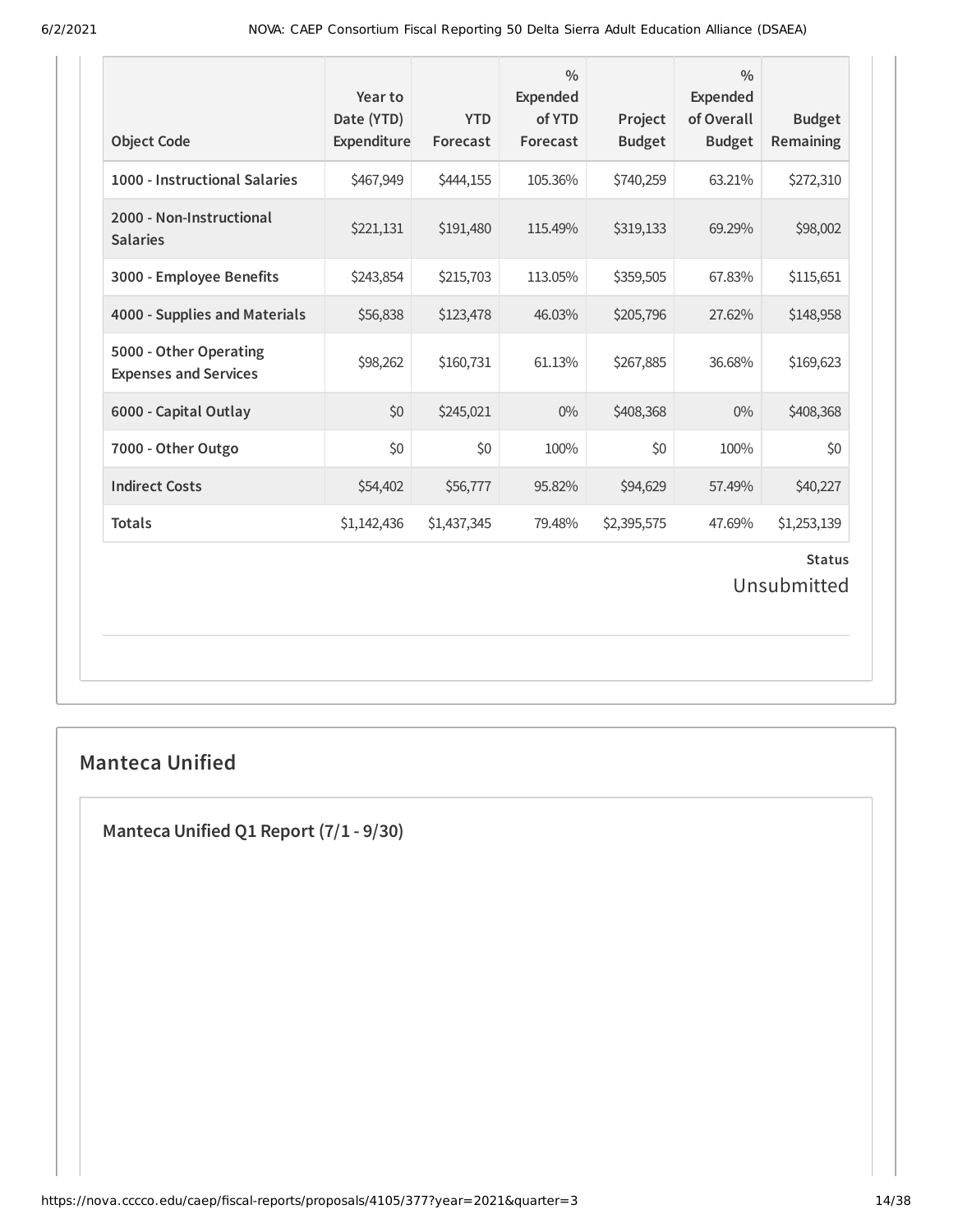| <b>Object Code</b>                                     | Year to<br>Date (YTD)<br>Expenditure | <b>YTD</b><br>Forecast | $\frac{0}{0}$<br>Expended<br>of YTD<br>Forecast | Project<br><b>Budget</b> | $\frac{0}{0}$<br><b>Expended</b><br>of Overall<br><b>Budget</b> | <b>Budget</b><br>Remaining |
|--------------------------------------------------------|--------------------------------------|------------------------|-------------------------------------------------|--------------------------|-----------------------------------------------------------------|----------------------------|
| 1000 - Instructional Salaries                          | \$82,549                             | \$64,939               | 127.12%                                         | \$649,393                | 12.71%                                                          | \$566,844                  |
| 2000 - Non-Instructional<br><b>Salaries</b>            | \$75,047                             | \$66,357               | 113.1%                                          | \$331,786                | 22.62%                                                          | \$256,739                  |
| 3000 - Employee Benefits                               | \$42,144                             | \$35,330               | 119.29%                                         | \$294,419                | 14.31%                                                          | \$252,275                  |
| 4000 - Supplies and Materials                          | \$20,041                             | \$262,325              | 7.64%                                           | \$819,765                | 2.44%                                                           | \$799,724                  |
| 5000 - Other Operating<br><b>Expenses and Services</b> | \$37,151                             | \$63,938               | 58.11%                                          | \$182,679                | 20.34%                                                          | \$145,528                  |
| 6000 - Capital Outlay                                  | \$0                                  | \$0                    | 100%                                            | \$250,000                | $0\%$                                                           | \$250,000                  |
| 7000 - Other Outgo                                     | \$0                                  | \$0                    | 100%                                            | \$0                      | 100%                                                            | \$0                        |
| <b>Indirect Costs</b>                                  | \$11,244                             | \$25,400               | 44.27%                                          | \$127,000                | 8.85%                                                           | \$115,756                  |
| <b>Totals</b>                                          | \$268,176                            | \$518,289              | 51.74%                                          | \$2,655,042              | 10.1%                                                           | \$2,386,866                |

None Needed. Low expenditures due to COVID19

#### **Status** Submitted

## **Manteca Unified Q2 Report (10/1 - 12/31)**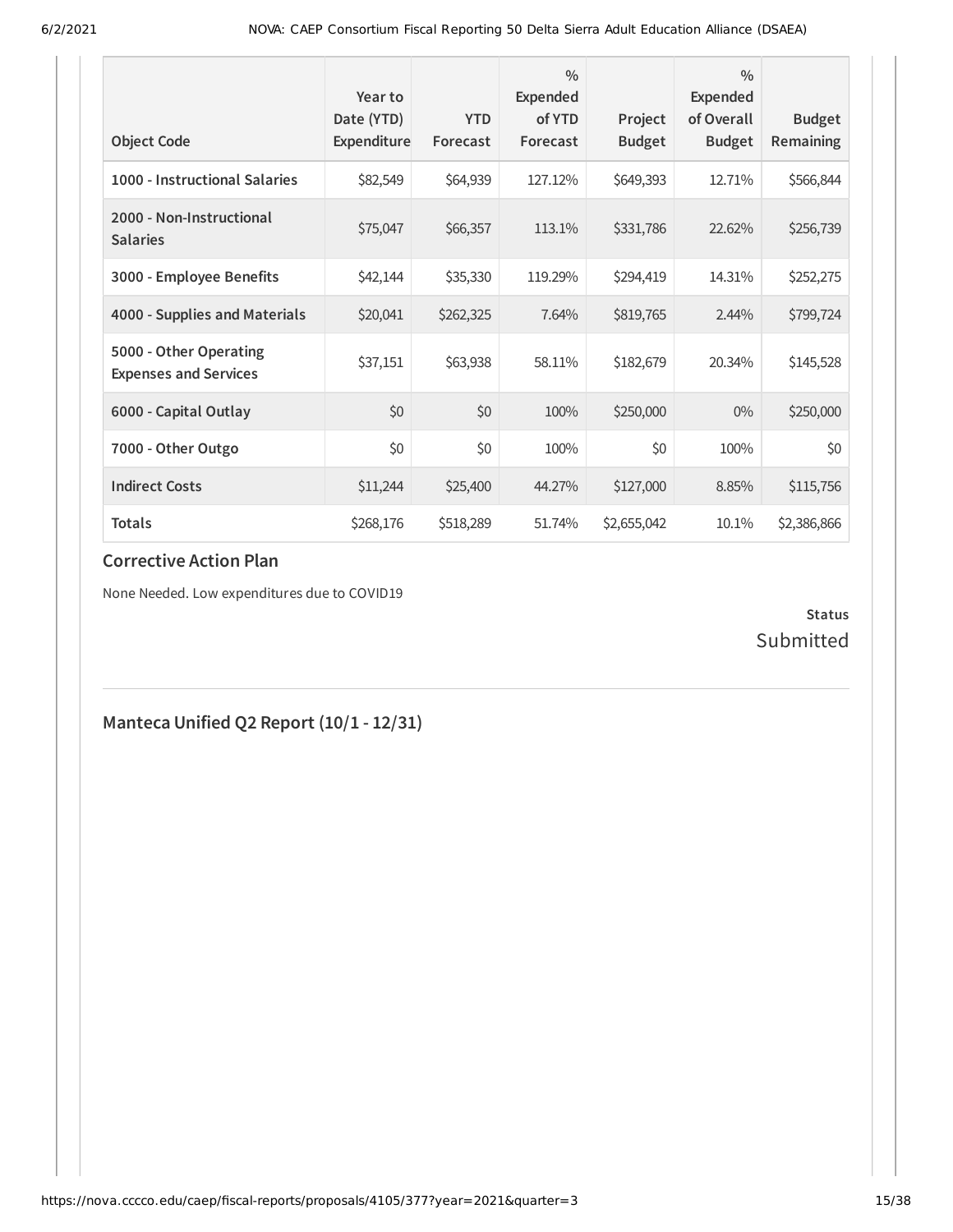|                                                        | Year to<br>Date (YTD) | <b>YTD</b>  | $\frac{0}{0}$<br>Expended<br>of YTD | Project       | $\frac{0}{0}$<br>Expended<br>of Overall | <b>Budget</b> |
|--------------------------------------------------------|-----------------------|-------------|-------------------------------------|---------------|-----------------------------------------|---------------|
| <b>Object Code</b>                                     | Expenditure           | Forecast    | Forecast                            | <b>Budget</b> | <b>Budget</b>                           | Remaining     |
| 1000 - Instructional Salaries                          | \$224,842             | \$240,275   | 93.58%                              | \$649,393     | 34.62%                                  | \$424,551     |
| 2000 - Non-Instructional<br><b>Salaries</b>            | \$173,748             | \$142,668   | 121.78%                             | \$331,786     | 52.37%                                  | \$158,038     |
| 3000 - Employee Benefits                               | \$101,457             | \$120,712   | 84.05%                              | \$294,419     | 34.46%                                  | \$192,962     |
| 4000 - Supplies and Materials                          | \$103,323             | \$442,673   | 23.34%                              | \$819,765     | 12.6%                                   | \$716,442     |
| 5000 - Other Operating<br><b>Expenses and Services</b> | \$66,868              | \$115,088   | 58.1%                               | \$182,679     | 36.6%                                   | \$115,811     |
| 6000 - Capital Outlay                                  | \$0                   | \$125,000   | $0\%$                               | \$250,000     | $0\%$                                   | \$250,000     |
| 7000 - Other Outgo                                     | \$0                   | \$0         | 100%                                | \$0           | 100%                                    | \$0           |
| <b>Indirect Costs</b>                                  | \$29,515              | \$50,800    | 58.1%                               | \$127,000     | 23.24%                                  | \$97,485      |
| <b>Totals</b>                                          | \$699,753             | \$1,237,216 | 56.56%                              | \$2,655,042   | 26.36%                                  | \$1,955,289   |

None needed. Low expenditures due to COVID19.

**Status** Submitted

## **Allocation Year Closeout: 2018-19**

I have reviewed the financial reports for my agency and confirm that all funds for this allocation year have been spent.

**2018-19 Reverted Funds:**

\$0

**2018-19 Status** Closed

**Submitting Authority** Mr. Brad Harrison, Principal

**Manteca Unified Q3 Report (1/1 - 3/31)**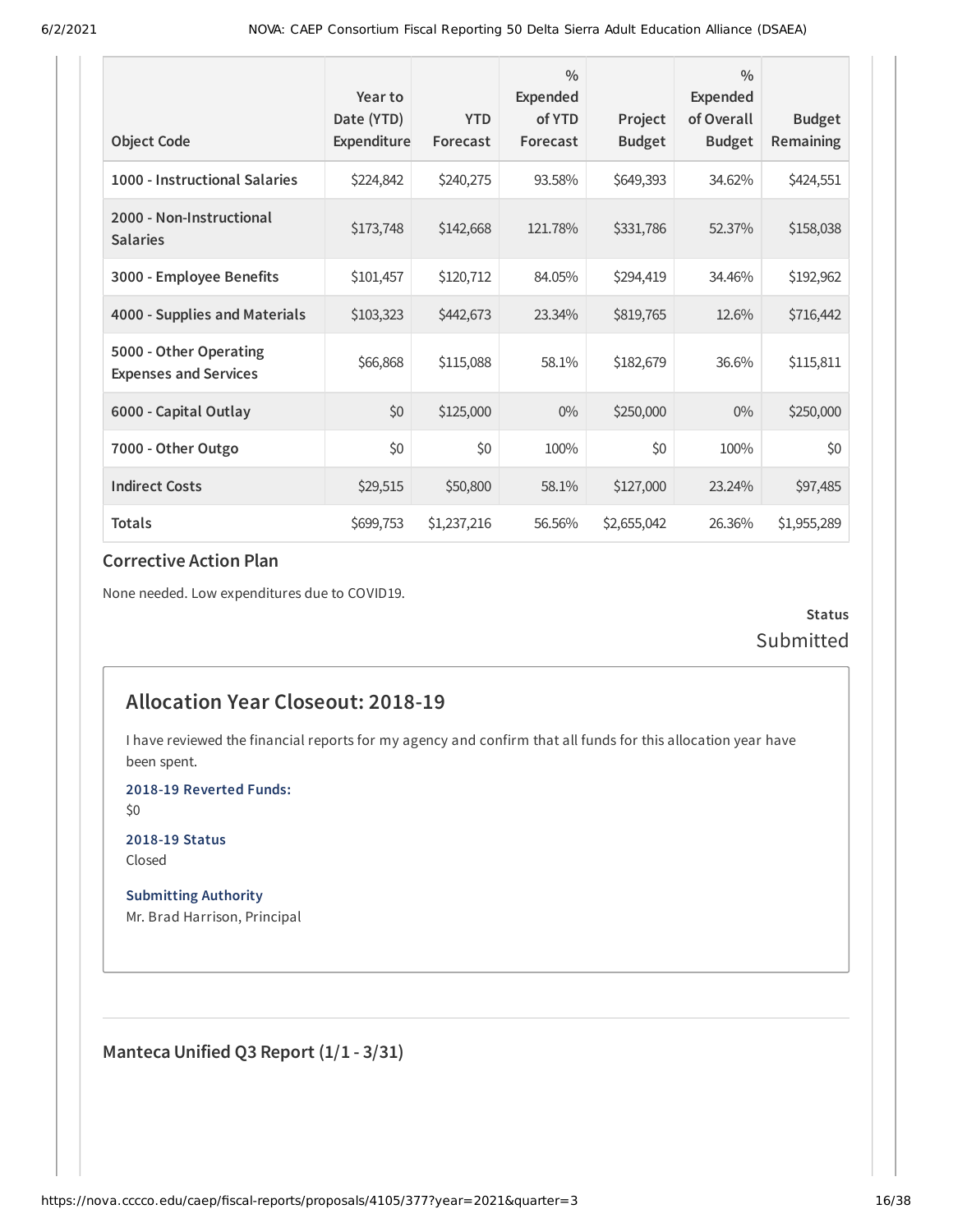| <b>Object Code</b>                                     | Year to<br>Date (YTD)<br>Expenditure | <b>YTD</b><br>Forecast | $\frac{0}{0}$<br><b>Expended</b><br>of YTD<br>Forecast | Project<br><b>Budget</b> | $\frac{0}{0}$<br><b>Expended</b><br>of Overall<br><b>Budget</b> | <b>Budget</b><br>Remaining |
|--------------------------------------------------------|--------------------------------------|------------------------|--------------------------------------------------------|--------------------------|-----------------------------------------------------------------|----------------------------|
| 1000 - Instructional Salaries                          | \$355,025                            | \$396,130              | 89.62%                                                 | \$649,393                | 54.67%                                                          | \$294,368                  |
| 2000 - Non-Instructional<br><b>Salaries</b>            | \$272,980                            | \$235,568              | 115.88%                                                | \$331,786                | 82.28%                                                          | \$58,806                   |
| 3000 - Employee Benefits                               | \$157,851                            | \$209,037              | 75.51%                                                 | \$294,419                | 53.61%                                                          | \$136,568                  |
| 4000 - Supplies and Materials                          | \$190,153                            | \$639,417              | 29.74%                                                 | \$819,765                | 23.2%                                                           | \$629,612                  |
| 5000 - Other Operating<br><b>Expenses and Services</b> | \$82,274                             | \$146,143              | 56.3%                                                  | \$182,679                | 45.04%                                                          | \$100,405                  |
| 6000 - Capital Outlay                                  | \$31,219                             | \$187,500              | 16.65%                                                 | \$250,000                | 12.49%                                                          | \$218,781                  |
| 7000 - Other Outgo                                     | \$0                                  | \$0                    | 100%                                                   | \$0                      | 100%                                                            | \$0                        |
| <b>Indirect Costs</b>                                  | \$39,039                             | \$76,200               | 51.23%                                                 | \$127,000                | 30.74%                                                          | \$87,961                   |
| Totals                                                 | \$1,128,541                          | \$1,889,995            | 59.71%                                                 | \$2,655,042              | 42.51%                                                          | \$1,526,501                |

Expenditure did not fall below the target.

#### **Status** Submitted

**Manteca Unified Q4 Report (4/1 - 6/30)**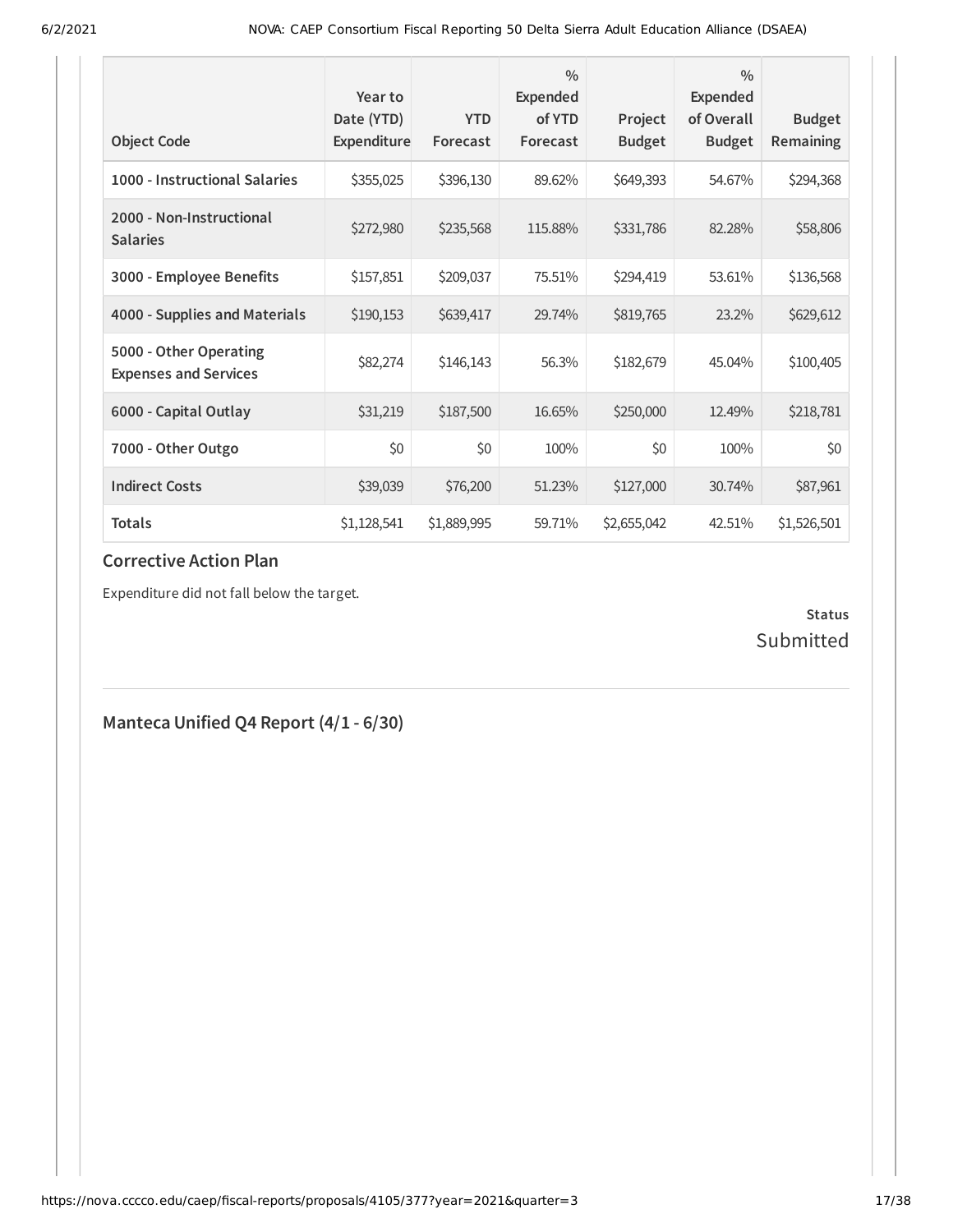| <b>Object Code</b>                                     | Year to<br>Date (YTD)<br>Expenditure | <b>YTD</b><br>Forecast | $\frac{0}{0}$<br><b>Expended</b><br>of YTD<br>Forecast | Project<br><b>Budget</b> | $\frac{0}{0}$<br><b>Expended</b><br>of Overall<br><b>Budget</b> | <b>Budget</b><br>Remaining |  |
|--------------------------------------------------------|--------------------------------------|------------------------|--------------------------------------------------------|--------------------------|-----------------------------------------------------------------|----------------------------|--|
| 1000 - Instructional Salaries                          | \$355,025                            | \$649,393              | 54.67%                                                 | \$649,393                | 54.67%                                                          | \$294,368                  |  |
| 2000 - Non-Instructional<br><b>Salaries</b>            | \$272,980                            | \$331,786              | 82.28%                                                 | \$331,786                | 82.28%                                                          | \$58,806                   |  |
| 3000 - Employee Benefits                               | \$157,851                            | \$294,419              | 53.61%                                                 | \$294,419                | 53.61%                                                          | \$136,568                  |  |
| 4000 - Supplies and Materials                          | \$190,153                            | \$819,765              | 23.2%                                                  | \$819,765                | 23.2%                                                           | \$629,612                  |  |
| 5000 - Other Operating<br><b>Expenses and Services</b> | \$82,274                             | \$182,679              | 45.04%                                                 | \$182,679                | 45.04%                                                          | \$100,405                  |  |
| 6000 - Capital Outlay                                  | \$31,219                             | \$250,000              | 12.49%                                                 | \$250,000                | 12.49%                                                          | \$218,781                  |  |
| 7000 - Other Outgo                                     | \$0                                  | \$0                    | 100%                                                   | \$0                      | 100%                                                            | \$0                        |  |
| <b>Indirect Costs</b>                                  | \$39,039                             | \$127,000              | 30.74%                                                 | \$127,000                | 30.74%                                                          | \$87,961                   |  |
| <b>Totals</b>                                          | \$1,128,541                          | \$2,655,042            | 42.51%                                                 | \$2,655,042              | 42.51%                                                          | \$1,526,501                |  |
| <b>Status</b><br>Unsubmitted                           |                                      |                        |                                                        |                          |                                                                 |                            |  |

## **River Delta Joint Unified**

**River Delta Joint Unified Q1 Report (7/1 - 9/30)**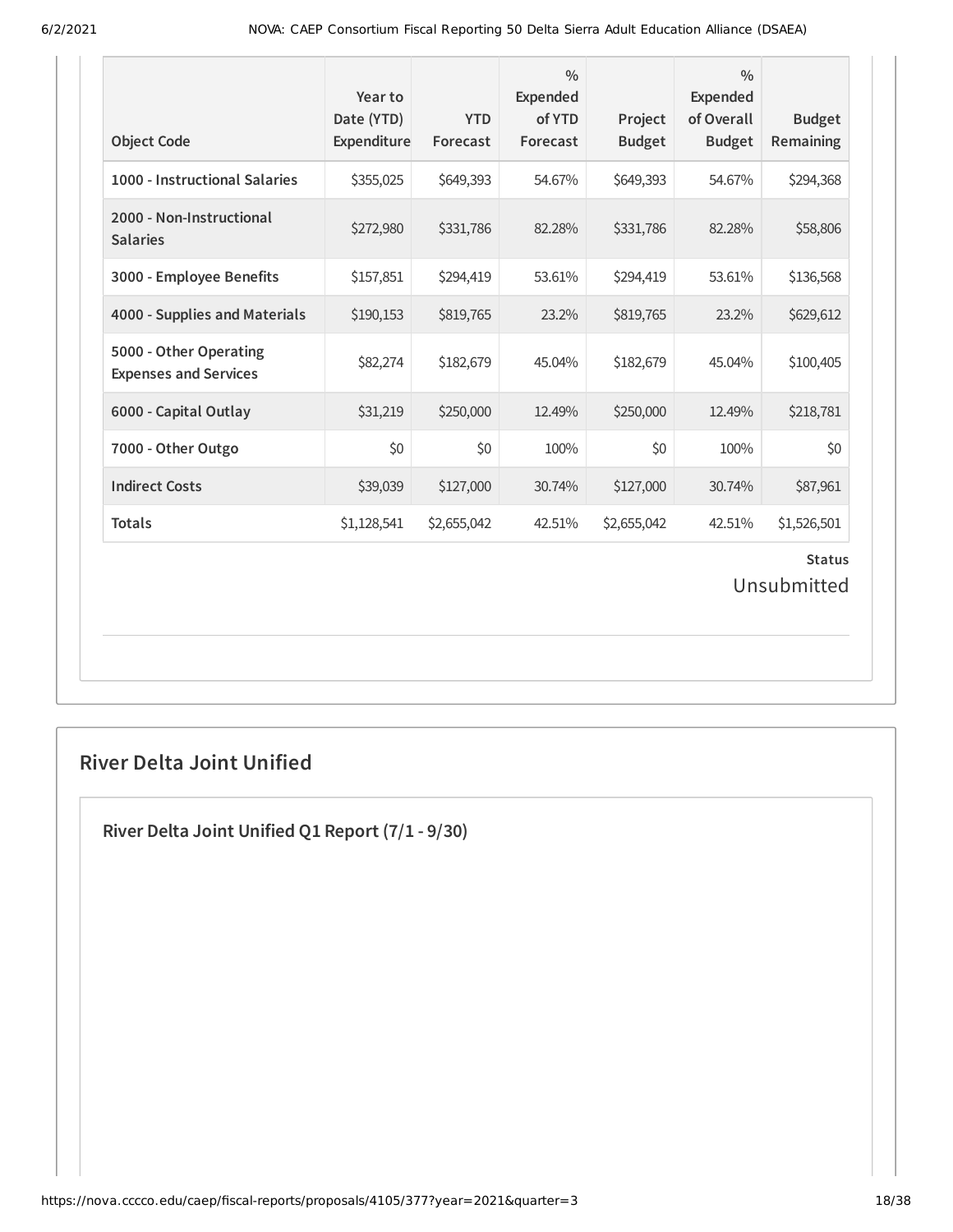| <b>Object Code</b>                                     | Year to<br>Date (YTD)<br>Expenditure | <b>YTD</b><br>Forecast | $\frac{0}{0}$<br>Expended<br>of YTD<br>Forecast | Project<br><b>Budget</b> | $\frac{0}{0}$<br><b>Expended</b><br>of Overall<br><b>Budget</b> | <b>Budget</b><br><b>Remaining</b> |
|--------------------------------------------------------|--------------------------------------|------------------------|-------------------------------------------------|--------------------------|-----------------------------------------------------------------|-----------------------------------|
| 1000 - Instructional Salaries                          | \$1,435                              | \$10,000               | 14.35%                                          | \$40,000                 | 3.59%                                                           | \$38,565                          |
| 2000 - Non-Instructional<br><b>Salaries</b>            | \$2,615                              | \$5,044                | 51.84%                                          | \$20,176                 | 12.96%                                                          | \$17,561                          |
| 3000 - Employee Benefits                               | \$1,328                              | \$3,750                | 35.41%                                          | \$15,000                 | 8.85%                                                           | \$13,672                          |
| 4000 - Supplies and Materials                          | \$1,368                              | \$14,364               | 9.52%                                           | \$57,456                 | 2.38%                                                           | \$56,088                          |
| 5000 - Other Operating<br><b>Expenses and Services</b> | \$3,785                              | \$750                  | 504.67%                                         | \$3,000                  | 126.17%                                                         | $\sqrt{1} - $785$                 |
| 6000 - Capital Outlay                                  | \$0                                  | \$0                    | 100%                                            | \$0                      | 100%                                                            | \$0                               |
| 7000 - Other Outgo                                     | \$0                                  | \$0                    | 100%                                            | \$0                      | 100%                                                            | \$0                               |
| <b>Indirect Costs</b>                                  | \$0                                  | \$1,189                | $0\%$                                           | \$4,757                  | $0\%$                                                           | \$4,757                           |
| <b>Totals</b>                                          | \$10,531                             | \$35,097               | 30.01%                                          | \$140,389                | 7.5%                                                            | \$129,858                         |

lower expenditures due to COVID 19.

#### **Status** Submitted

# **River Delta Joint Unified Q2 Report (10/1 - 12/31)**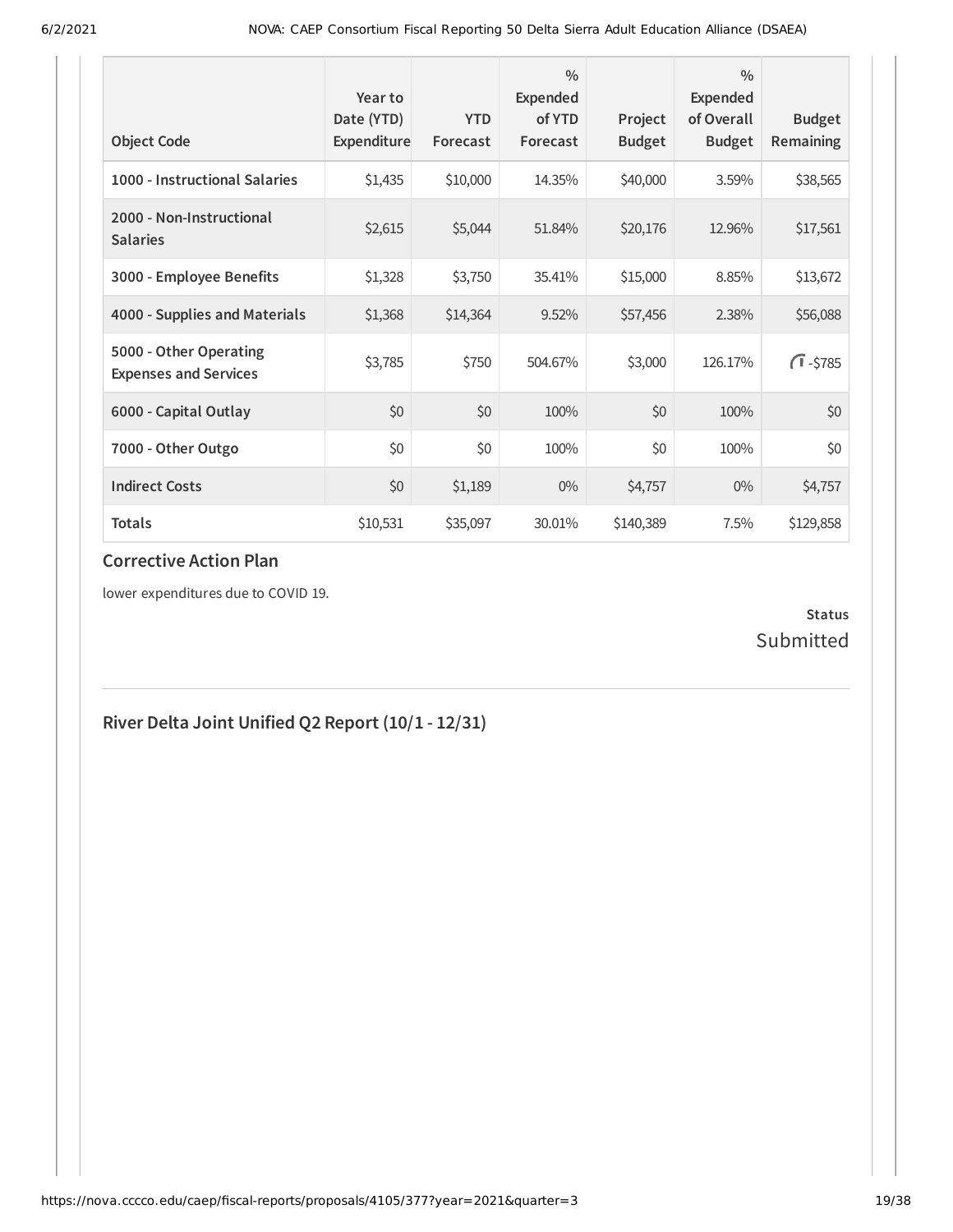| <b>Object Code</b>                                     | Year to<br>Date (YTD)<br><b>Expenditure</b> | <b>YTD</b><br>Forecast | $\frac{0}{0}$<br>Expended<br>of YTD<br>Forecast | Project<br><b>Budget</b> | $\frac{0}{0}$<br>Expended<br>of Overall<br><b>Budget</b> | <b>Budget</b><br>Remaining |
|--------------------------------------------------------|---------------------------------------------|------------------------|-------------------------------------------------|--------------------------|----------------------------------------------------------|----------------------------|
| 1000 - Instructional Salaries                          | \$4,792                                     | \$10,000               | 47.92%                                          | \$40,000                 | 11.98%                                                   | \$35,208                   |
| 2000 - Non-Instructional<br><b>Salaries</b>            | \$3,510                                     | \$5,044                | 69.59%                                          | \$20,176                 | 17.4%                                                    | \$16,666                   |
| 3000 - Employee Benefits                               | \$2,221                                     | \$3,750                | 59.23%                                          | \$15,000                 | 14.81%                                                   | \$12,779                   |
| 4000 - Supplies and Materials                          | \$2,041                                     | \$14,364               | 14.21%                                          | \$57,456                 | 3.55%                                                    | \$55,415                   |
| 5000 - Other Operating<br><b>Expenses and Services</b> | \$15,485                                    | \$750                  | 2,064.67%                                       | \$3,000                  | 516.17%                                                  | $\sqrt{1} - $12,485$       |
| 6000 - Capital Outlay                                  | \$0                                         | \$0                    | 100%                                            | \$0                      | 100%                                                     | \$0                        |
| 7000 - Other Outgo                                     | \$0                                         | \$0                    | 100%                                            | \$0                      | 100%                                                     | \$0                        |
| <b>Indirect Costs</b>                                  | \$0                                         | \$1,189                | $0\%$                                           | \$4,757                  | $0\%$                                                    | \$4,757                    |
| <b>Totals</b>                                          | \$28,049                                    | \$35,097               | 79.92%                                          | \$140,389                | 19.98%                                                   | \$112,340                  |

This expenditure fell below target because our travel and conferences have been greatly limited due to the pandemic. **Summary of Activities:**

Wind River Adult school continues to provide ESL and High School Diploma classes.

**Status** Submitted

## **Allocation Year Closeout: 2018-19**

I have reviewed the financial reports for my agency and confirm that all funds for this allocation year have been spent.

**2018-19 Reverted Funds:**

\$0

**2018-19 Status** Closed

**Submitting Authority** Nicholas Casey

**River Delta Joint Unified Q3 Report (1/1 - 3/31)**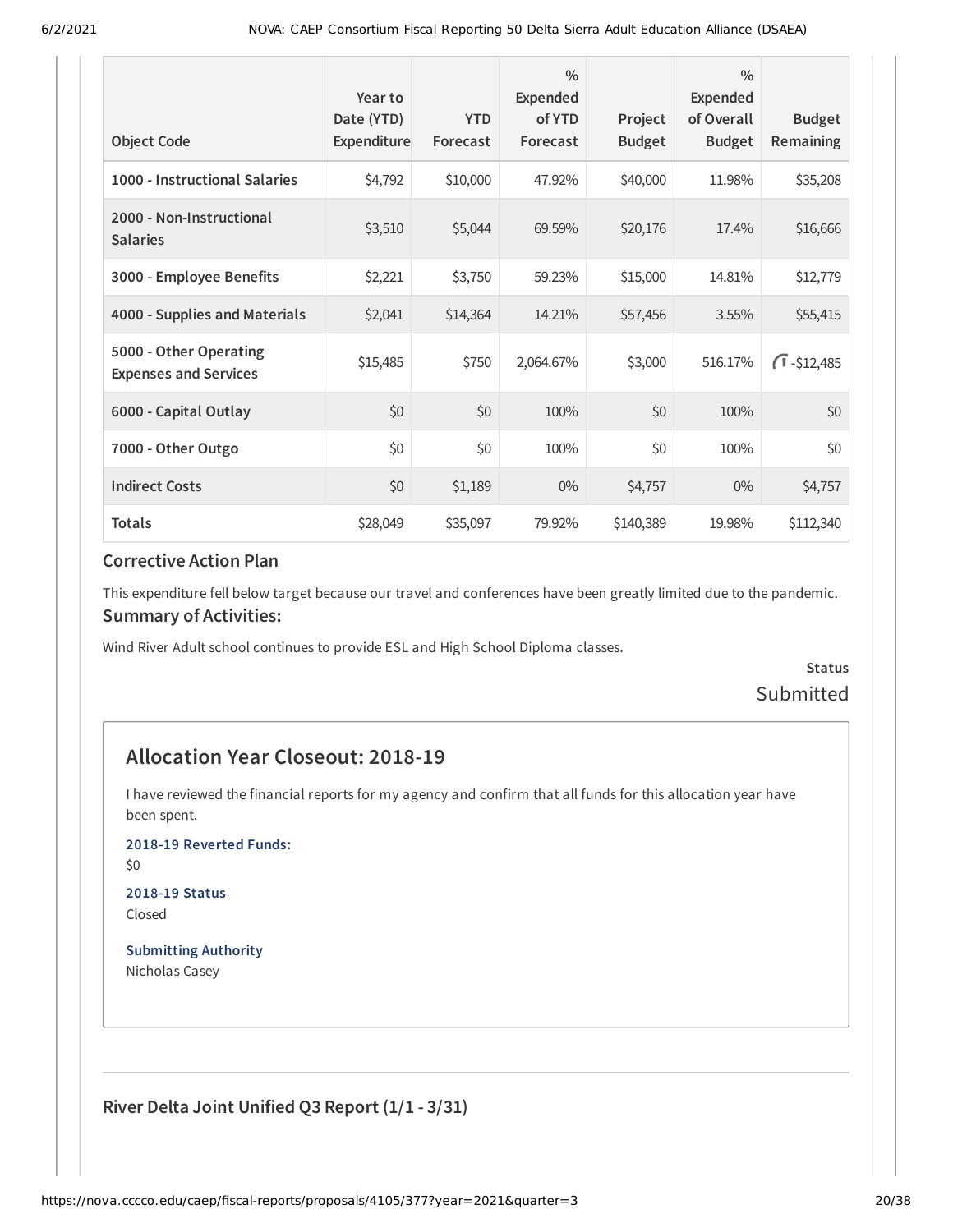| <b>Object Code</b>                                     | Year to<br>Date (YTD)<br>Expenditure | <b>YTD</b><br>Forecast | $\frac{0}{0}$<br><b>Expended</b><br>of YTD<br>Forecast | Project<br><b>Budget</b> | $\frac{0}{0}$<br><b>Expended</b><br>of Overall<br><b>Budget</b> | <b>Budget</b><br><b>Remaining</b> |
|--------------------------------------------------------|--------------------------------------|------------------------|--------------------------------------------------------|--------------------------|-----------------------------------------------------------------|-----------------------------------|
| 1000 - Instructional Salaries                          | \$8,918                              | \$10,000               | 89.18%                                                 | \$40,000                 | 22.3%                                                           | \$31,082                          |
| 2000 - Non-Instructional<br><b>Salaries</b>            | \$7,086                              | \$5,044                | 140.48%                                                | \$20,176                 | 35.12%                                                          | \$13,090                          |
| 3000 - Employee Benefits                               | \$4,446                              | \$3,750                | 118.56%                                                | \$15,000                 | 29.64%                                                          | \$10,554                          |
| 4000 - Supplies and Materials                          | \$2,348                              | \$14,364               | 16.35%                                                 | \$57,456                 | 4.09%                                                           | \$55,108                          |
| 5000 - Other Operating<br><b>Expenses and Services</b> | \$17,136                             | \$750                  | 2,284.8%                                               | \$3,000                  | 571.2%                                                          | $\sqrt{1} - $14,136$              |
| 6000 - Capital Outlay                                  | \$0                                  | \$0                    | 100%                                                   | \$0                      | 100%                                                            | \$0                               |
| 7000 - Other Outgo                                     | \$0                                  | \$0                    | 100%                                                   | \$0                      | 100%                                                            | \$0                               |
| <b>Indirect Costs</b>                                  | \$0                                  | \$1,189                | $0\%$                                                  | \$4,757                  | $0\%$                                                           | \$4,757                           |
| <b>Totals</b>                                          | \$39,934                             | \$35,097               | 113.78%                                                | \$140,389                | 28.45%                                                          | \$100,455                         |

This expenditure fell below target because our travel and conferences have been greatly limited due to the pandemic. **Summary of Activities:**

Wind River continues to provide ESL and High School Diploma classes.

**Status Submitted** 

## **River Delta Joint Unified Q4 Report (4/1 - 6/30)**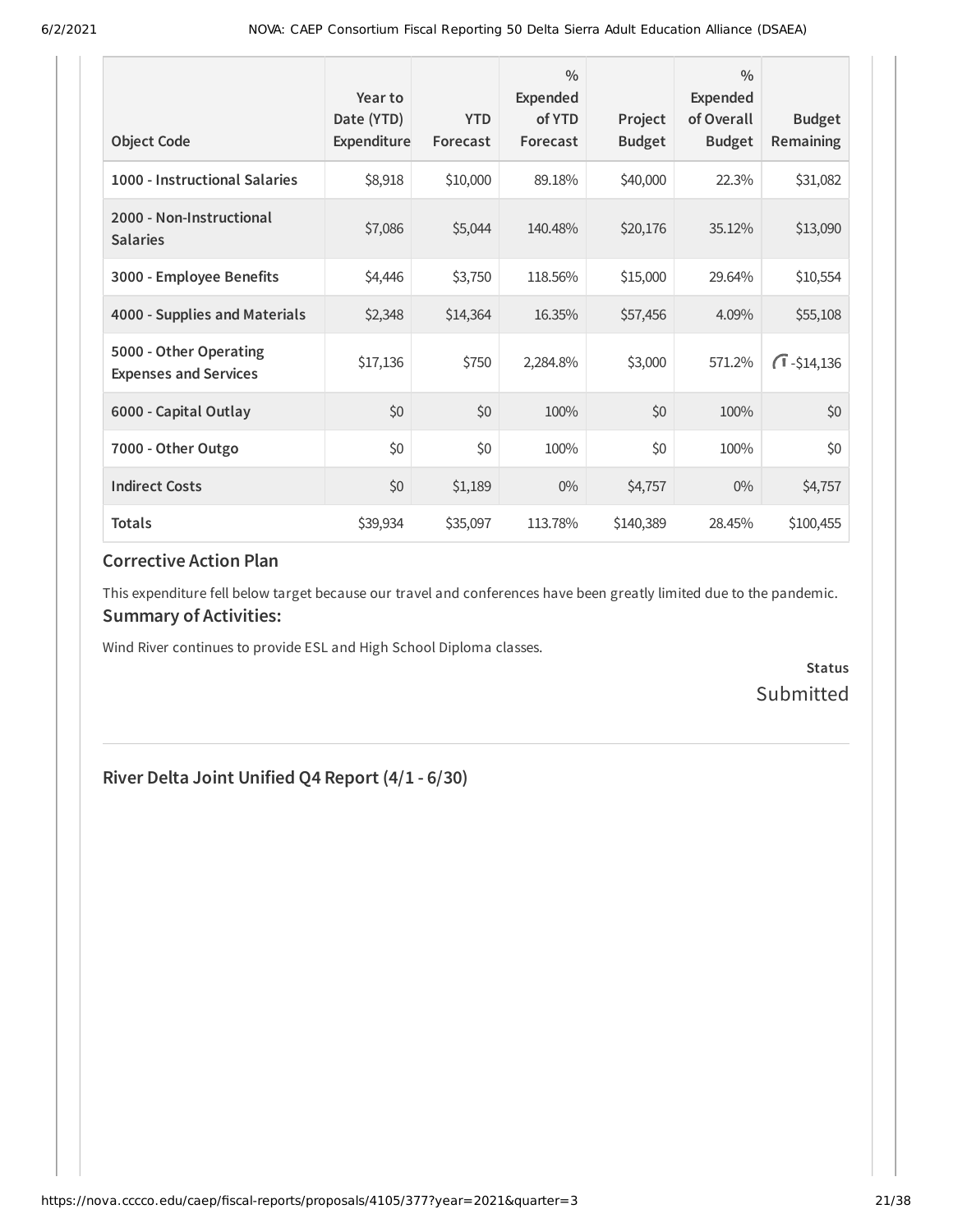| <b>Object Code</b>                                     | Year to<br>Date (YTD)<br>Expenditure | <b>YTD</b><br>Forecast | $\frac{0}{0}$<br><b>Expended</b><br>of YTD<br>Forecast | Project<br><b>Budget</b> | $\frac{0}{0}$<br><b>Expended</b><br>of Overall<br><b>Budget</b> | <b>Budget</b><br>Remaining |  |
|--------------------------------------------------------|--------------------------------------|------------------------|--------------------------------------------------------|--------------------------|-----------------------------------------------------------------|----------------------------|--|
| 1000 - Instructional Salaries                          | \$8,918                              | \$10,000               | 89.18%                                                 | \$40,000                 | 22.3%                                                           | \$31,082                   |  |
| 2000 - Non-Instructional<br><b>Salaries</b>            | \$7,086                              | \$5,044                | 140.48%                                                | \$20,176                 | 35.12%                                                          | \$13,090                   |  |
| 3000 - Employee Benefits                               | \$4,446                              | \$3,750                | 118.56%                                                | \$15,000                 | 29.64%                                                          | \$10,554                   |  |
| 4000 - Supplies and Materials                          | \$2,348                              | \$14,364               | 16.35%                                                 | \$57,456                 | 4.09%                                                           | \$55,108                   |  |
| 5000 - Other Operating<br><b>Expenses and Services</b> | \$17,136                             | \$750                  | 2,284.8%                                               | \$3,000                  | 571.2%                                                          | $\bigcap$ -\$14,136        |  |
| 6000 - Capital Outlay                                  | \$0                                  | \$0                    | 100%                                                   | \$0                      | 100%                                                            | \$0                        |  |
| 7000 - Other Outgo                                     | \$0                                  | \$0                    | 100%                                                   | \$0                      | 100%                                                            | \$0                        |  |
| <b>Indirect Costs</b>                                  | \$0                                  | \$1,189                | $0\%$                                                  | \$4,757                  | 0%                                                              | \$4,757                    |  |
| <b>Totals</b>                                          | \$39,934                             | \$35,097               | 113.78%                                                | \$140,389                | 28.45%                                                          | \$100,455                  |  |
| <b>Status</b><br>Unsubmitted                           |                                      |                        |                                                        |                          |                                                                 |                            |  |

# **San Joaquin Co. Oice of Education**

**San Joaquin Co.Oice of Education Q1 Report (7/1 - 9/30)**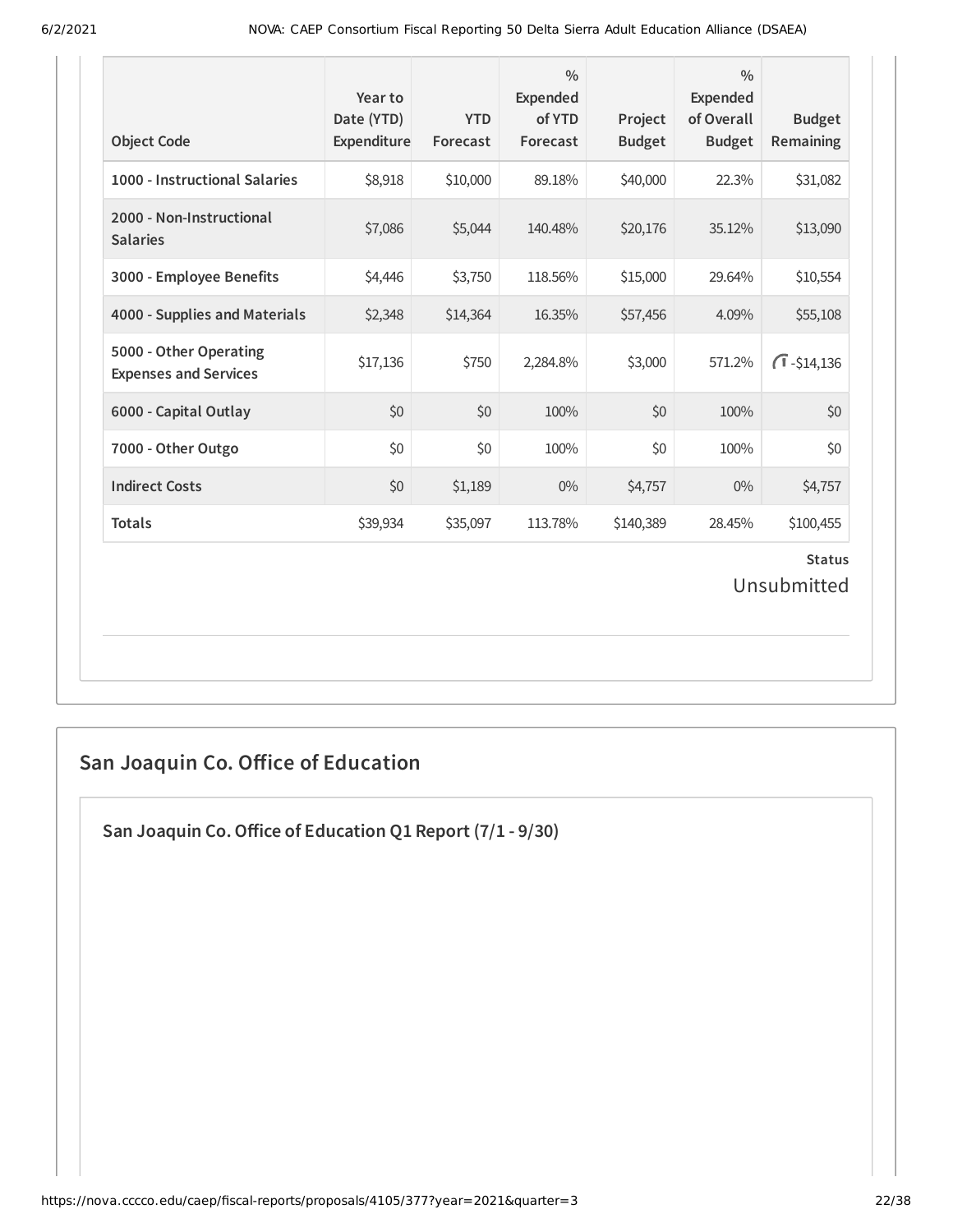| <b>Object Code</b>                                     | Year to<br>Date (YTD)<br>Expenditure | <b>YTD</b><br>Forecast | $\frac{0}{0}$<br>Expended<br>of YTD<br>Forecast | Project<br><b>Budget</b> | $\frac{0}{0}$<br>Expended<br>of Overall<br><b>Budget</b> | <b>Budget</b><br><b>Remaining</b> |
|--------------------------------------------------------|--------------------------------------|------------------------|-------------------------------------------------|--------------------------|----------------------------------------------------------|-----------------------------------|
| 1000 - Instructional Salaries                          | \$0                                  | \$0                    | 100%                                            | \$0                      | 100%                                                     | \$0                               |
| 2000 - Non-Instructional<br><b>Salaries</b>            | \$0                                  | \$0                    | 100%                                            | \$0                      | 100%                                                     | \$0                               |
| 3000 - Employee Benefits                               | \$0                                  | \$0                    | 100%                                            | \$0                      | 100%                                                     | \$0                               |
| 4000 - Supplies and Materials                          | \$0                                  | \$0                    | 100%                                            | \$27,660                 | $0\%$                                                    | \$27,660                          |
| 5000 - Other Operating<br><b>Expenses and Services</b> | \$0                                  | \$0                    | 100%                                            | \$17,322                 | $0\%$                                                    | \$17,322                          |
| 6000 - Capital Outlay                                  | \$0                                  | \$0                    | 100%                                            | \$67,953                 | $0\%$                                                    | \$67,953                          |
| 7000 - Other Outgo                                     | \$0                                  | \$0                    | 100%                                            | \$0                      | 100%                                                     | \$0                               |
| <b>Indirect Costs</b>                                  | \$0                                  | \$0                    | 100%                                            | \$2,249                  | $0\%$                                                    | \$2,249                           |
| <b>Totals</b>                                          | \$0                                  | \$0                    | 100%                                            | \$115,184                | $0\%$                                                    | \$115,184                         |

Expenditures fell below target due to COVID 19.

#### **Status** Submitted

**San Joaquin Co.Oice of Education Q2 Report (10/1 - 12/31)**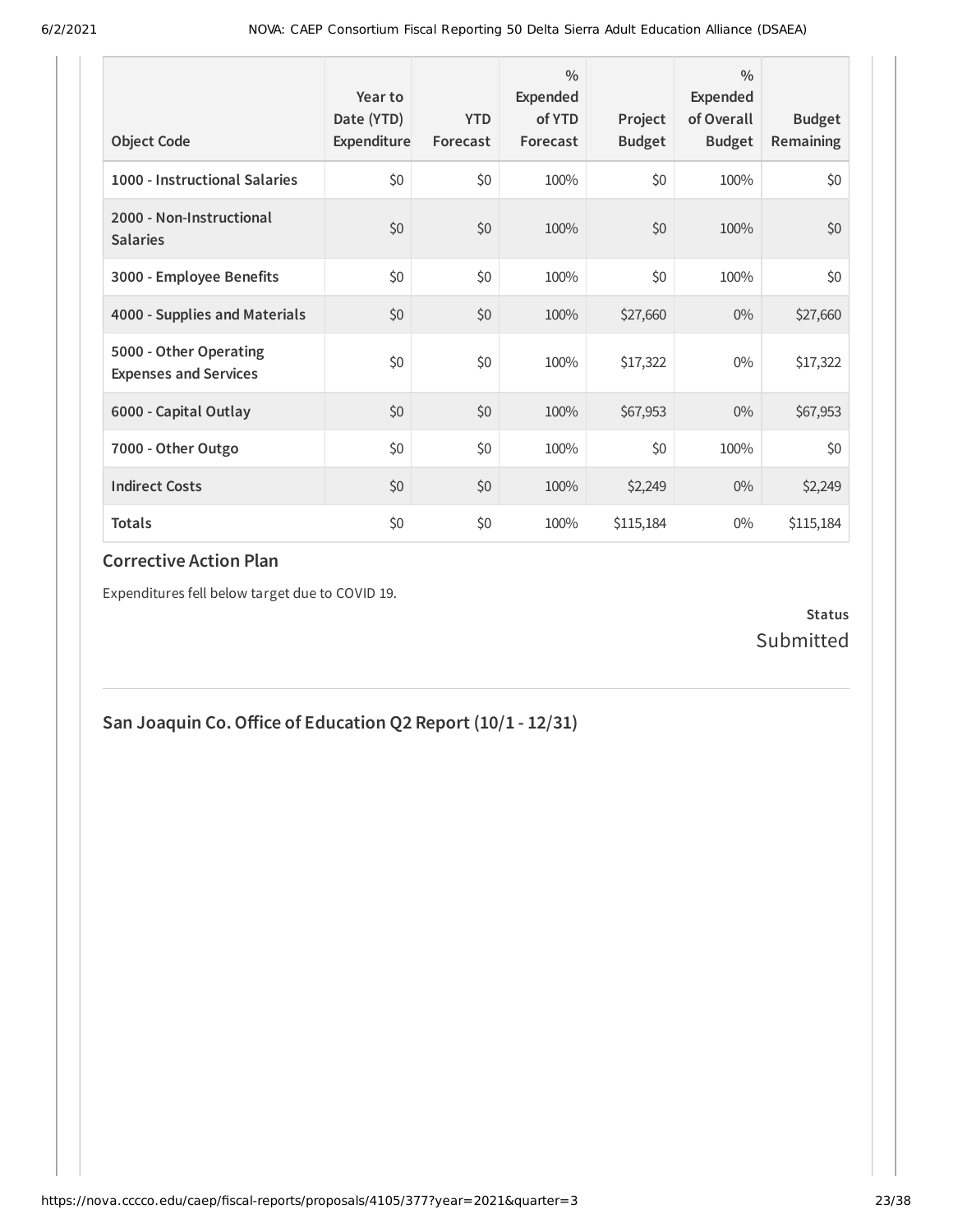| <b>Object Code</b>                                     | Year to<br>Date (YTD)<br>Expenditure | <b>YTD</b><br>Forecast | $\frac{0}{0}$<br>Expended<br>of YTD<br>Forecast | Project<br><b>Budget</b> | $\frac{0}{0}$<br><b>Expended</b><br>of Overall<br><b>Budget</b> | <b>Budget</b><br>Remaining |
|--------------------------------------------------------|--------------------------------------|------------------------|-------------------------------------------------|--------------------------|-----------------------------------------------------------------|----------------------------|
| 1000 - Instructional Salaries                          | \$0                                  | \$0                    | 100%                                            | \$0                      | 100%                                                            | \$0                        |
| 2000 - Non-Instructional<br><b>Salaries</b>            | \$0                                  | \$0                    | 100%                                            | \$0                      | 100%                                                            | \$0                        |
| 3000 - Employee Benefits                               | \$0                                  | \$0                    | 100%                                            | \$0                      | 100%                                                            | \$0                        |
| 4000 - Supplies and Materials                          | \$0                                  | \$9,128                | $0\%$                                           | \$27,660                 | $0\%$                                                           | \$27,660                   |
| 5000 - Other Operating<br><b>Expenses and Services</b> | \$6,708                              | \$5,716                | 117.35%                                         | \$17,322                 | 38.73%                                                          | \$10,614                   |
| 6000 - Capital Outlay                                  | \$0                                  | \$22,424               | $0\%$                                           | \$67,953                 | $0\%$                                                           | \$67,953                   |
| 7000 - Other Outgo                                     | \$0                                  | \$0                    | 100%                                            | \$0                      | 100%                                                            | \$0                        |
| <b>Indirect Costs</b>                                  | \$335                                | \$742                  | 45.14%                                          | \$2,249                  | 14.9%                                                           | \$1,914                    |
| <b>Totals</b>                                          | \$7,043                              | \$38,011               | 18.53%                                          | \$115,184                | 6.11%                                                           | \$108,141                  |

The SJCOE is working on spending down the funds based on the annual and three-year plan. All activities align with the annual three-year plan.

## **Status** Submitted

## **Allocation Year Closeout: 2018-19**

I have reviewed the financial reports for my agency and confirm that all funds for this allocation year have been spent.

**2018-19 Reverted Funds:**

\$0

**2018-19 Status** Closed

**Submitting Authority** Tony Damele, Coordinator

**San Joaquin Co.Oice of Education Q3 Report (1/1 - 3/31)**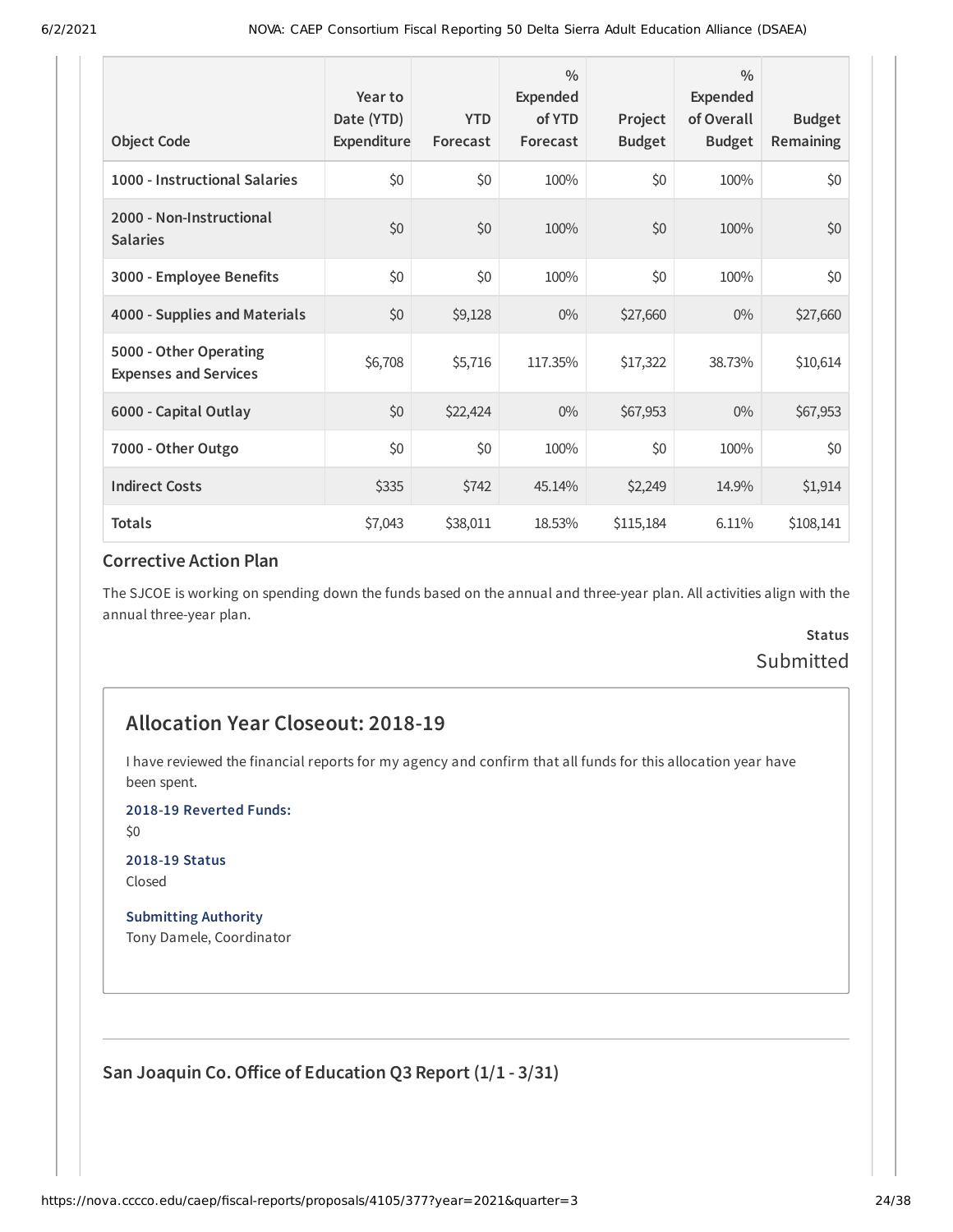| <b>Object Code</b>                                     | Year to<br>Date (YTD)<br>Expenditure | <b>YTD</b><br>Forecast | $\frac{0}{0}$<br>Expended<br>of YTD<br>Forecast | Project<br><b>Budget</b> | $\frac{0}{0}$<br>Expended<br>of Overall<br><b>Budget</b> | <b>Budget</b><br><b>Remaining</b> |
|--------------------------------------------------------|--------------------------------------|------------------------|-------------------------------------------------|--------------------------|----------------------------------------------------------|-----------------------------------|
| 1000 - Instructional Salaries                          | \$0                                  | \$0                    | 100%                                            | \$0                      | 100%                                                     | \$0                               |
| 2000 - Non-Instructional<br><b>Salaries</b>            | \$0                                  | \$0                    | 100%                                            | \$0                      | 100%                                                     | \$0                               |
| 3000 - Employee Benefits                               | \$0                                  | \$0                    | 100%                                            | \$0                      | 100%                                                     | \$0                               |
| 4000 - Supplies and Materials                          | \$24,677                             | \$9,128                | 270.35%                                         | \$27,660                 | 89.22%                                                   | \$2,983                           |
| 5000 - Other Operating<br><b>Expenses and Services</b> | \$10,299                             | \$5,716                | 180.17%                                         | \$17,322                 | 59.46%                                                   | \$7,023                           |
| 6000 - Capital Outlay                                  | \$0                                  | \$22,424               | $0\%$                                           | \$67,953                 | $0\%$                                                    | \$67,953                          |
| 7000 - Other Outgo                                     | \$0                                  | \$0                    | 100%                                            | \$0                      | 100%                                                     | \$0                               |
| <b>Indirect Costs</b>                                  | \$1,749                              | \$742                  | 235.66%                                         | \$2,249                  | 77.77%                                                   | \$500                             |
| <b>Totals</b>                                          | \$36,725                             | \$38,011               | 96.62%                                          | \$115,184                | 31.88%                                                   | \$78,459                          |

It's taking vendors longer to get items to us due to covid. Therefore it is delaying the paying process. Items are in process and will arrive before the fiscal year ends.

> **Status** Submitted

## **San Joaquin Co.Oice of Education Q4 Report (4/1 - 6/30)**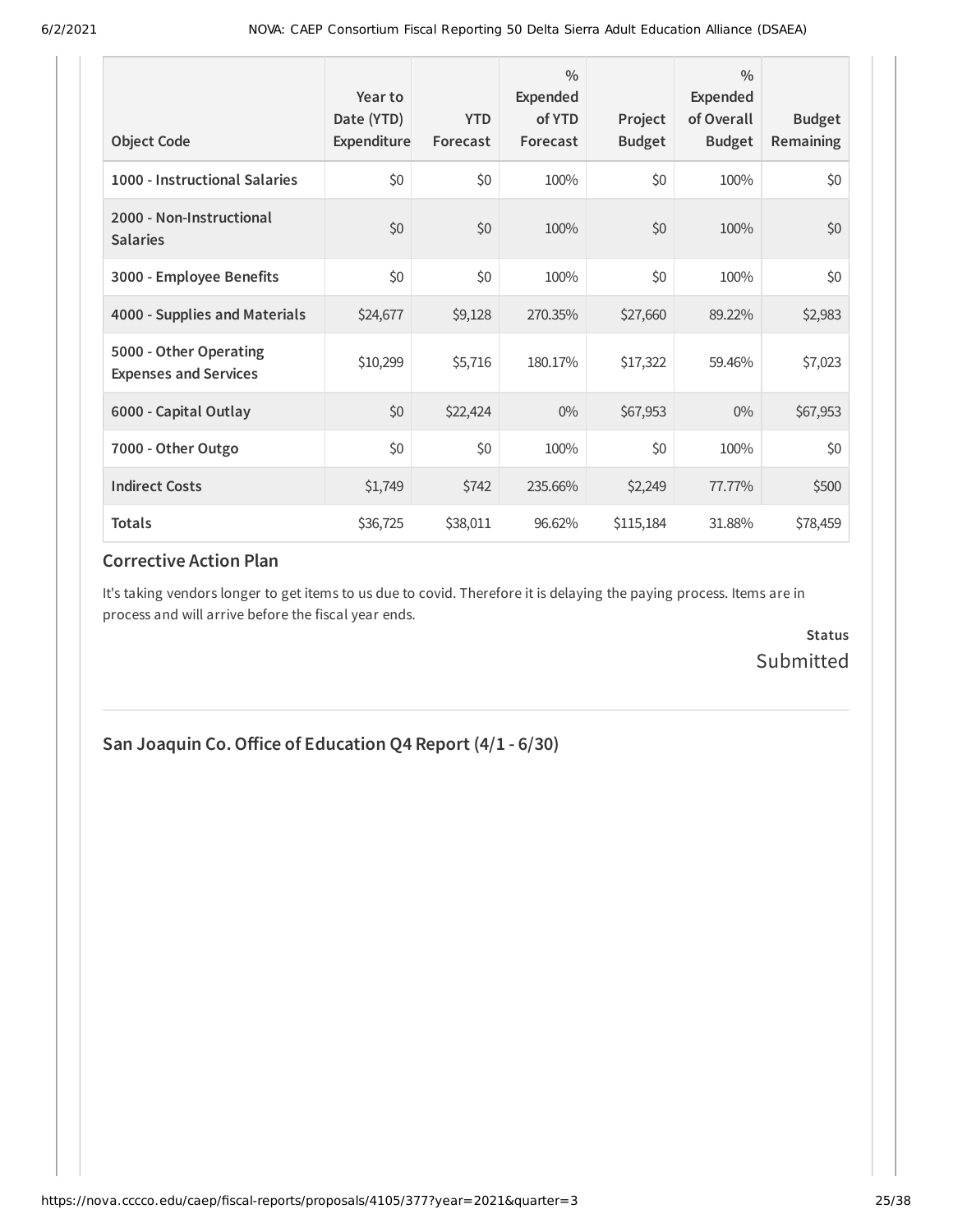| <b>Object Code</b>                                     | Year to<br>Date (YTD)<br>Expenditure | <b>YTD</b><br>Forecast | $\frac{0}{0}$<br><b>Expended</b><br>of YTD<br>Forecast | Project<br><b>Budget</b> | $\frac{0}{0}$<br><b>Expended</b><br>of Overall<br><b>Budget</b> | <b>Budget</b><br>Remaining   |
|--------------------------------------------------------|--------------------------------------|------------------------|--------------------------------------------------------|--------------------------|-----------------------------------------------------------------|------------------------------|
| 1000 - Instructional Salaries                          | \$0                                  | \$0                    | 100%                                                   | \$0                      | 100%                                                            | \$0                          |
| 2000 - Non-Instructional<br><b>Salaries</b>            | \$0                                  | \$0                    | 100%                                                   | \$0                      | 100%                                                            | \$0                          |
| 3000 - Employee Benefits                               | \$0                                  | \$0                    | 100%                                                   | \$0                      | 100%                                                            | \$0                          |
| 4000 - Supplies and Materials                          | \$24,677                             | \$9,404                | 262.4%                                                 | \$27,660                 | 89.22%                                                          | \$2,983                      |
| 5000 - Other Operating<br><b>Expenses and Services</b> | \$10,299                             | \$5,716                | 180.17%                                                | \$17,322                 | 59.46%                                                          | \$7,023                      |
| 6000 - Capital Outlay                                  | \$0                                  | \$23,104               | $0\%$                                                  | \$67,953                 | $0\%$                                                           | \$67,953                     |
| 7000 - Other Outgo                                     | \$0                                  | \$0                    | 100%                                                   | \$0                      | 100%                                                            | \$0                          |
| <b>Indirect Costs</b>                                  | \$1,749                              | \$765                  | 228.73%                                                | \$2,249                  | 77.77%                                                          | \$500                        |
| <b>Totals</b>                                          | \$36,725                             | \$38,989               | 94.19%                                                 | \$115,184                | 31.88%                                                          | \$78,459                     |
|                                                        |                                      |                        |                                                        |                          |                                                                 | <b>Status</b><br>Unsubmitted |

# **San Joaquin Delta CCD**

**San Joaquin Delta CCD Q1 Report (7/1 - 9/30)**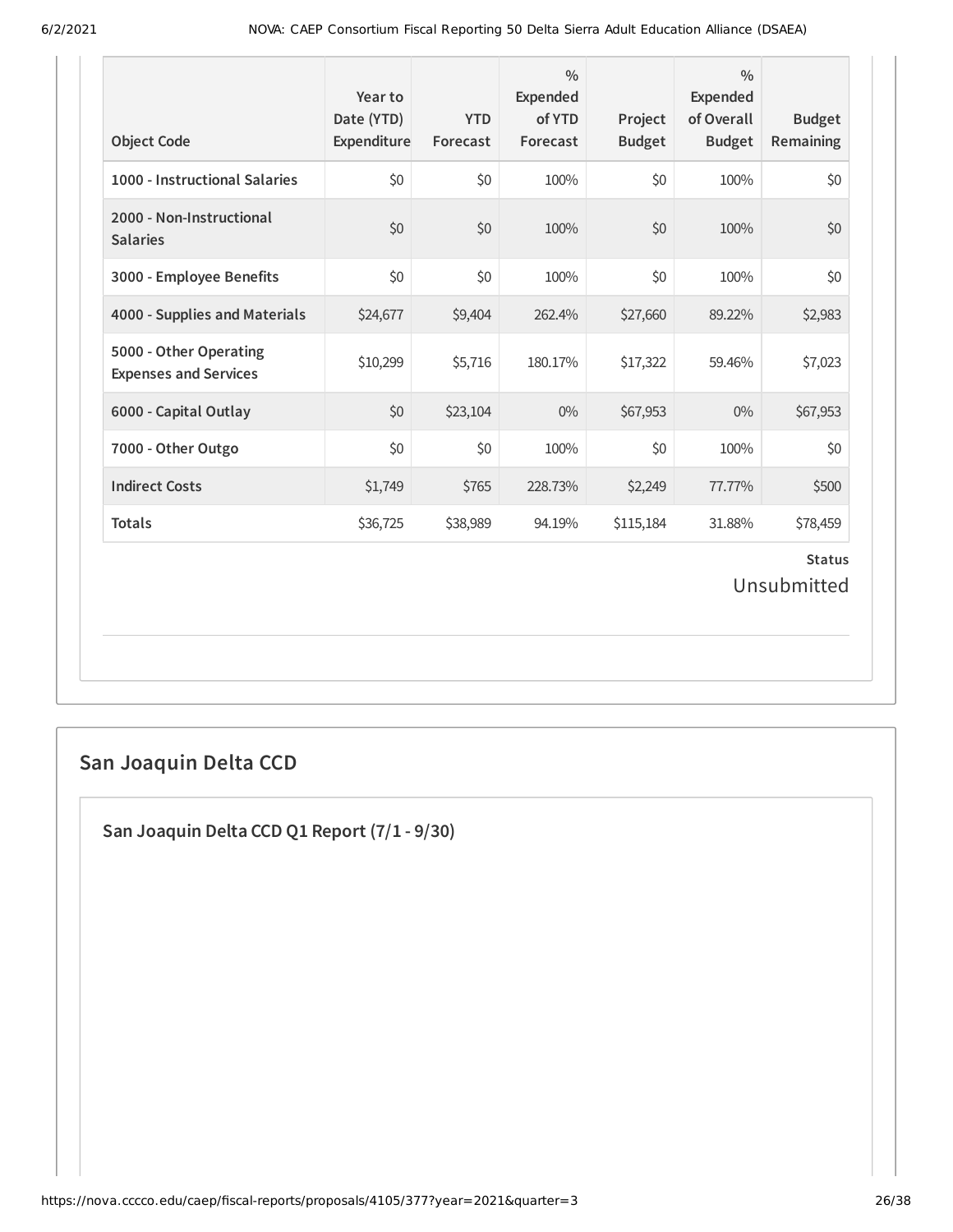| <b>Object Code</b>                                     | Year to<br>Date (YTD)<br>Expenditure | <b>YTD</b><br>Forecast | 0/0<br>Expended<br>of YTD<br>Forecast | Project<br><b>Budget</b> | $\frac{0}{0}$<br><b>Expended</b><br>of Overall<br><b>Budget</b> | <b>Budget</b><br>Remaining |
|--------------------------------------------------------|--------------------------------------|------------------------|---------------------------------------|--------------------------|-----------------------------------------------------------------|----------------------------|
| 1000 - Instructional Salaries                          | \$0                                  | \$0                    | 100%                                  | \$30,000                 | $0\%$                                                           | \$30,000                   |
| 2000 - Non-Instructional<br><b>Salaries</b>            | \$22,990                             | \$0                    | 100%                                  | \$138,040                | 16.65%                                                          | \$115,050                  |
| 3000 - Employee Benefits                               | \$7,634                              | \$0                    | 100%                                  | \$117,674                | 6.49%                                                           | \$110,040                  |
| 4000 - Supplies and Materials                          | \$0                                  | \$0                    | 100%                                  | \$36,974                 | $0\%$                                                           | \$36,974                   |
| 5000 - Other Operating<br><b>Expenses and Services</b> | \$6,372                              | \$0                    | 100%                                  | \$200,000                | 3.19%                                                           | \$193,628                  |
| 6000 - Capital Outlay                                  | \$0                                  | \$0                    | 100%                                  | \$0                      | 100%                                                            | \$0                        |
| 7000 - Other Outgo                                     | \$0                                  | \$0                    | 100%                                  | \$0                      | 100%                                                            | \$0                        |
| <b>Indirect Costs</b>                                  | \$1,850                              | \$0                    | 100%                                  | \$26,150                 | 7.07%                                                           | \$24,300                   |
| <b>Totals</b>                                          | \$38,846                             | \$0                    | 100%                                  | \$548,838                | 7.08%                                                           | \$509,992                  |

Low expenditures due to COVID19.

#### **Summary of Activities:**

All activities align with the 3 year and Annual Plan for our consortium.

**Status** Submitted

## **San Joaquin Delta CCD Q2 Report (10/1 - 12/31)**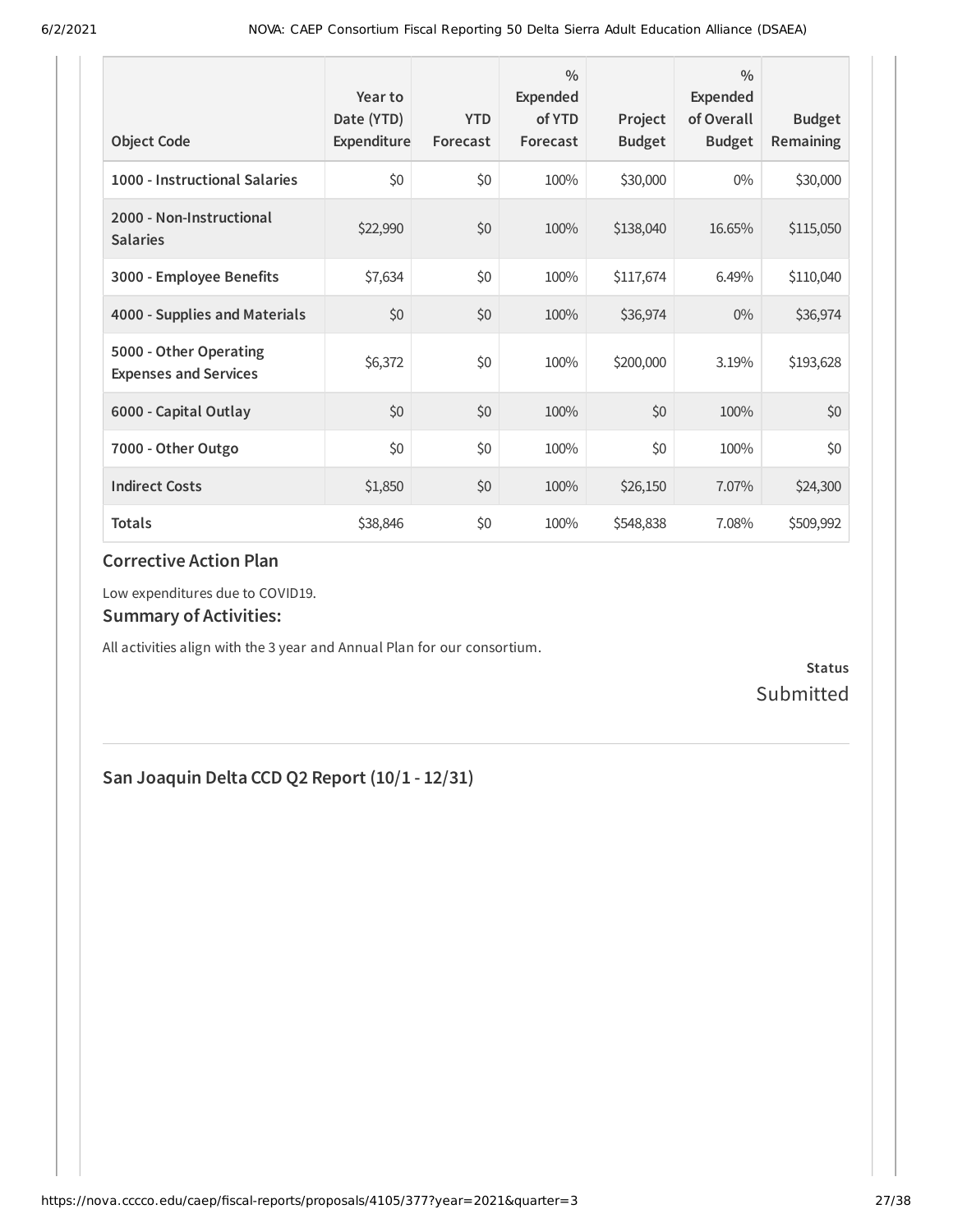| <b>Object Code</b>                                     | Year to<br>Date (YTD)<br>Expenditure | <b>YTD</b><br>Forecast | $\frac{0}{0}$<br>Expended<br>of YTD<br>Forecast | Project<br><b>Budget</b> | $\frac{0}{0}$<br>Expended<br>of Overall<br><b>Budget</b> | <b>Budget</b><br><b>Remaining</b> |
|--------------------------------------------------------|--------------------------------------|------------------------|-------------------------------------------------|--------------------------|----------------------------------------------------------|-----------------------------------|
| 1000 - Instructional Salaries                          | \$0                                  | \$0                    | 100%                                            | \$30,000                 | $0\%$                                                    | \$30,000                          |
| 2000 - Non-Instructional<br><b>Salaries</b>            | \$45,842                             | \$0                    | 100%                                            | \$138,040                | 33.21%                                                   | \$92,198                          |
| 3000 - Employee Benefits                               | \$15,330                             | \$0                    | 100%                                            | \$117,674                | 13.03%                                                   | \$102,344                         |
| 4000 - Supplies and Materials                          | \$0                                  | \$0                    | 100%                                            | \$36,974                 | $0\%$                                                    | \$36,974                          |
| 5000 - Other Operating<br><b>Expenses and Services</b> | \$6,372                              | \$0                    | 100%                                            | \$200,000                | 3.19%                                                    | \$193,628                         |
| 6000 - Capital Outlay                                  | \$0                                  | \$0                    | 100%                                            | \$0                      | 100%                                                     | \$0                               |
| 7000 - Other Outgo                                     | \$0                                  | \$0                    | 100%                                            | \$0                      | 100%                                                     | \$0                               |
| <b>Indirect Costs</b>                                  | \$3,377                              | \$0                    | 100%                                            | \$26,150                 | 12.91%                                                   | \$22,773                          |
| <b>Totals</b>                                          | \$70,921                             | \$0                    | 100%                                            | \$548,838                | 12.92%                                                   | \$477,917                         |

All expenditures align with our annual and three year plan. Working on spending down current carryover on streamlining transitions from Adult School to short term CTE certificate program through SB554.

#### **Status** Submitted

#### **Allocation Year Closeout: 2018-19**

I have reviewed the financial reports for my agency and confirm that all funds for this allocation year have been spent.

**2018-19 Reverted Funds:**

\$0

#### **2018-19 Status**

Closed

#### **Submitting Authority**

Dr. Heather Maloy, CAEP Coordinator/Project Director for DSAEA Regional Transitions

**San Joaquin Delta CCD Q3 Report (1/1 - 3/31)**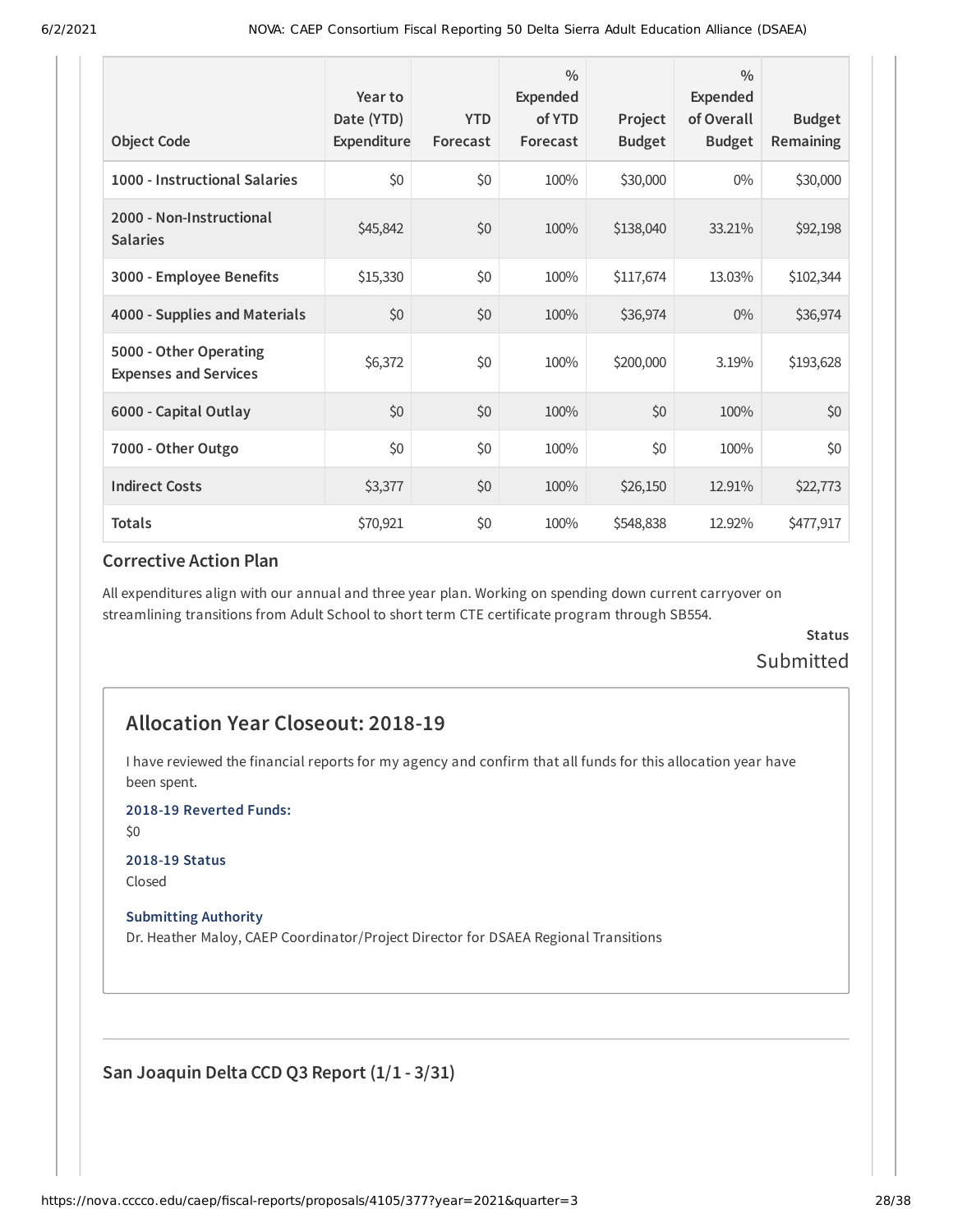| <b>Object Code</b>                                     | Year to<br>Date (YTD)<br>Expenditure | <b>YTD</b><br>Forecast | $\frac{0}{0}$<br><b>Expended</b><br>of YTD<br>Forecast | Project<br><b>Budget</b> | $\frac{0}{0}$<br><b>Expended</b><br>of Overall<br><b>Budget</b> | <b>Budget</b><br><b>Remaining</b> |
|--------------------------------------------------------|--------------------------------------|------------------------|--------------------------------------------------------|--------------------------|-----------------------------------------------------------------|-----------------------------------|
| 1000 - Instructional Salaries                          | \$0                                  | \$0                    | 100%                                                   | \$30,000                 | $0\%$                                                           | \$30,000                          |
| 2000 - Non-Instructional<br><b>Salaries</b>            | \$68,694                             | \$0                    | 100%                                                   | \$138,040                | 49.76%                                                          | \$69,346                          |
| 3000 - Employee Benefits                               | \$23,025                             | \$0                    | 100%                                                   | \$117,674                | 19.57%                                                          | \$94,649                          |
| 4000 - Supplies and Materials                          | \$0                                  | \$0                    | 100%                                                   | \$36,974                 | $0\%$                                                           | \$36,974                          |
| 5000 - Other Operating<br><b>Expenses and Services</b> | \$16,374                             | \$0                    | 100%                                                   | \$200,000                | 8.19%                                                           | \$183,626                         |
| 6000 - Capital Outlay                                  | \$0                                  | \$0                    | 100%                                                   | \$0                      | 100%                                                            | \$0                               |
| 7000 - Other Outgo                                     | \$0                                  | \$0                    | 100%                                                   | \$0                      | 100%                                                            | \$0                               |
| <b>Indirect Costs</b>                                  | \$5,404                              | \$0                    | 100%                                                   | \$26,150                 | 20.67%                                                          | \$20,746                          |
| <b>Totals</b>                                          | \$113,497                            | \$0                    | 100%                                                   | \$548,838                | 20.68%                                                          | \$435,341                         |

All expenditures are aligned with annual and three year plan.

**Status** Submitted

## **San Joaquin Delta CCD Q4 Report (4/1 - 6/30)**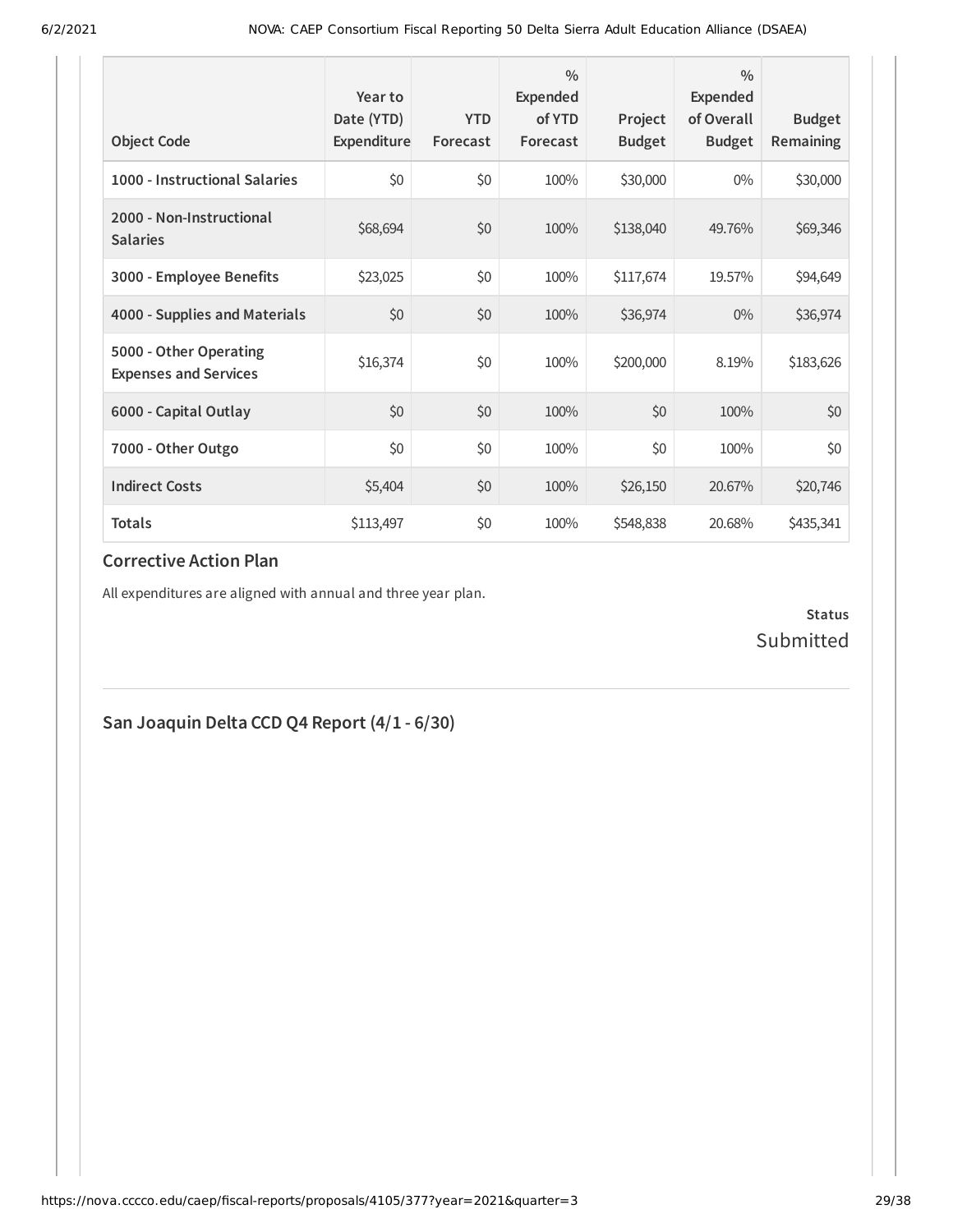| <b>Object Code</b>                                     | Year to<br>Date (YTD)<br>Expenditure | <b>YTD</b><br>Forecast | $\frac{0}{0}$<br>Expended<br>of YTD<br>Forecast | Project<br><b>Budget</b> | $\frac{0}{0}$<br><b>Expended</b><br>of Overall<br><b>Budget</b> | <b>Budget</b><br><b>Remaining</b> |
|--------------------------------------------------------|--------------------------------------|------------------------|-------------------------------------------------|--------------------------|-----------------------------------------------------------------|-----------------------------------|
| 1000 - Instructional Salaries                          | \$0                                  | \$0                    | 100%                                            | \$30,000                 | 0%                                                              | \$30,000                          |
| 2000 - Non-Instructional<br><b>Salaries</b>            | \$68,694                             | \$0                    | 100%                                            | \$138,040                | 49.76%                                                          | \$69,346                          |
| 3000 - Employee Benefits                               | \$23,025                             | \$0                    | 100%                                            | \$117,674                | 19.57%                                                          | \$94,649                          |
| 4000 - Supplies and Materials                          | \$0                                  | \$0                    | 100%                                            | \$36,974                 | 0%                                                              | \$36,974                          |
| 5000 - Other Operating<br><b>Expenses and Services</b> | \$16,374                             | \$0                    | 100%                                            | \$200,000                | 8.19%                                                           | \$183,626                         |
| 6000 - Capital Outlay                                  | \$0                                  | \$0                    | 100%                                            | \$0                      | 100%                                                            | \$0                               |
| 7000 - Other Outgo                                     | \$0                                  | \$0                    | 100%                                            | \$0                      | 100%                                                            | \$0                               |
| <b>Indirect Costs</b>                                  | \$5,404                              | \$0                    | 100%                                            | \$26,150                 | 20.67%                                                          | \$20,746                          |
| <b>Totals</b>                                          | \$113,497                            | \$0                    | 100%                                            | \$548,838                | 20.68%                                                          | \$435,341                         |
|                                                        |                                      |                        |                                                 |                          |                                                                 | <b>Status</b><br>Unsubmitted      |

## **Stockton Unified**

**Stockton Unified Q1 Report (7/1 - 9/30)**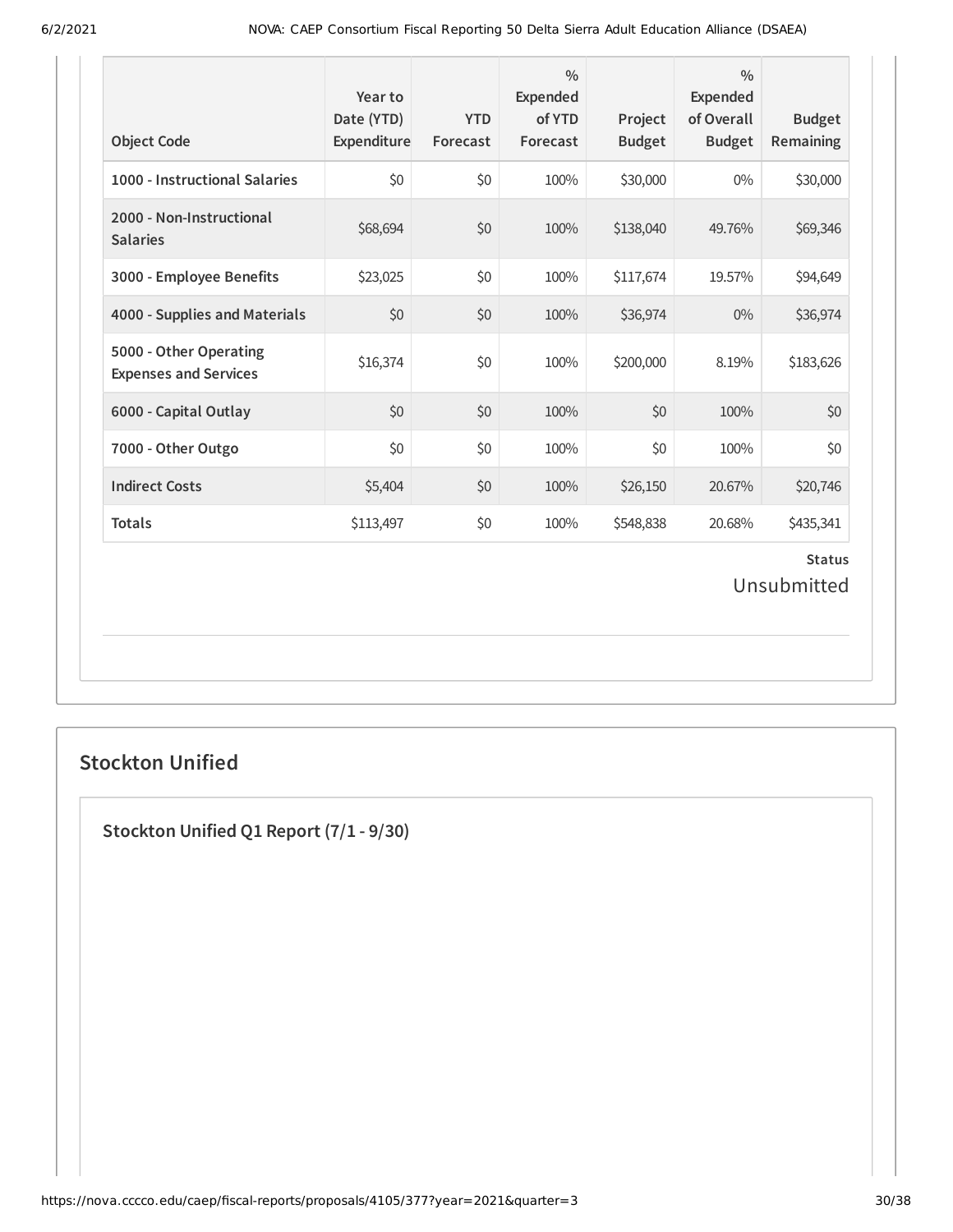| <b>Object Code</b>                                     | Year to<br>Date (YTD)<br>Expenditure | <b>YTD</b><br>Forecast | $\frac{0}{0}$<br><b>Expended</b><br>of YTD<br>Forecast | Project<br><b>Budget</b> | $\frac{0}{0}$<br>Expended<br>of Overall<br><b>Budget</b> | <b>Budget</b><br><b>Remaining</b> |
|--------------------------------------------------------|--------------------------------------|------------------------|--------------------------------------------------------|--------------------------|----------------------------------------------------------|-----------------------------------|
| 1000 - Instructional Salaries                          | \$519,048                            | \$333,385              | 155.69%                                                | \$1,666,923              | 31.14%                                                   | \$1,147,875                       |
| 2000 - Non-Instructional<br><b>Salaries</b>            | \$94,009                             | \$90,125               | 104.31%                                                | \$360,500                | 26.08%                                                   | \$266,491                         |
| 3000 - Employee Benefits                               | \$261,093                            | \$255,684              | 102.12%                                                | \$1,022,737              | 25.53%                                                   | \$761,644                         |
| 4000 - Supplies and Materials                          | \$41,452                             | \$28,119               | 147.42%                                                | \$112,476                | 36.85%                                                   | \$71,024                          |
| 5000 - Other Operating<br><b>Expenses and Services</b> | \$0                                  | \$213,912              | $0\%$                                                  | \$855,647                | $0\%$                                                    | \$855,647                         |
| 6000 - Capital Outlay                                  | \$0                                  | \$0                    | 100%                                                   | \$0                      | 100%                                                     | \$0                               |
| 7000 - Other Outgo                                     | \$0                                  | \$0                    | 100%                                                   | \$0                      | 100%                                                     | \$0                               |
| <b>Indirect Costs</b>                                  | \$43,219                             | \$50,241               | 86.02%                                                 | \$200,962                | 21.51%                                                   | \$157,743                         |
| <b>Totals</b>                                          | \$958,821                            | \$971,465              | 98.7%                                                  | \$4,219,245              | 22.72%                                                   | \$3,260,424                       |

# **Status**

# Submitted

**Stockton Unified Q2 Report (10/1 - 12/31)**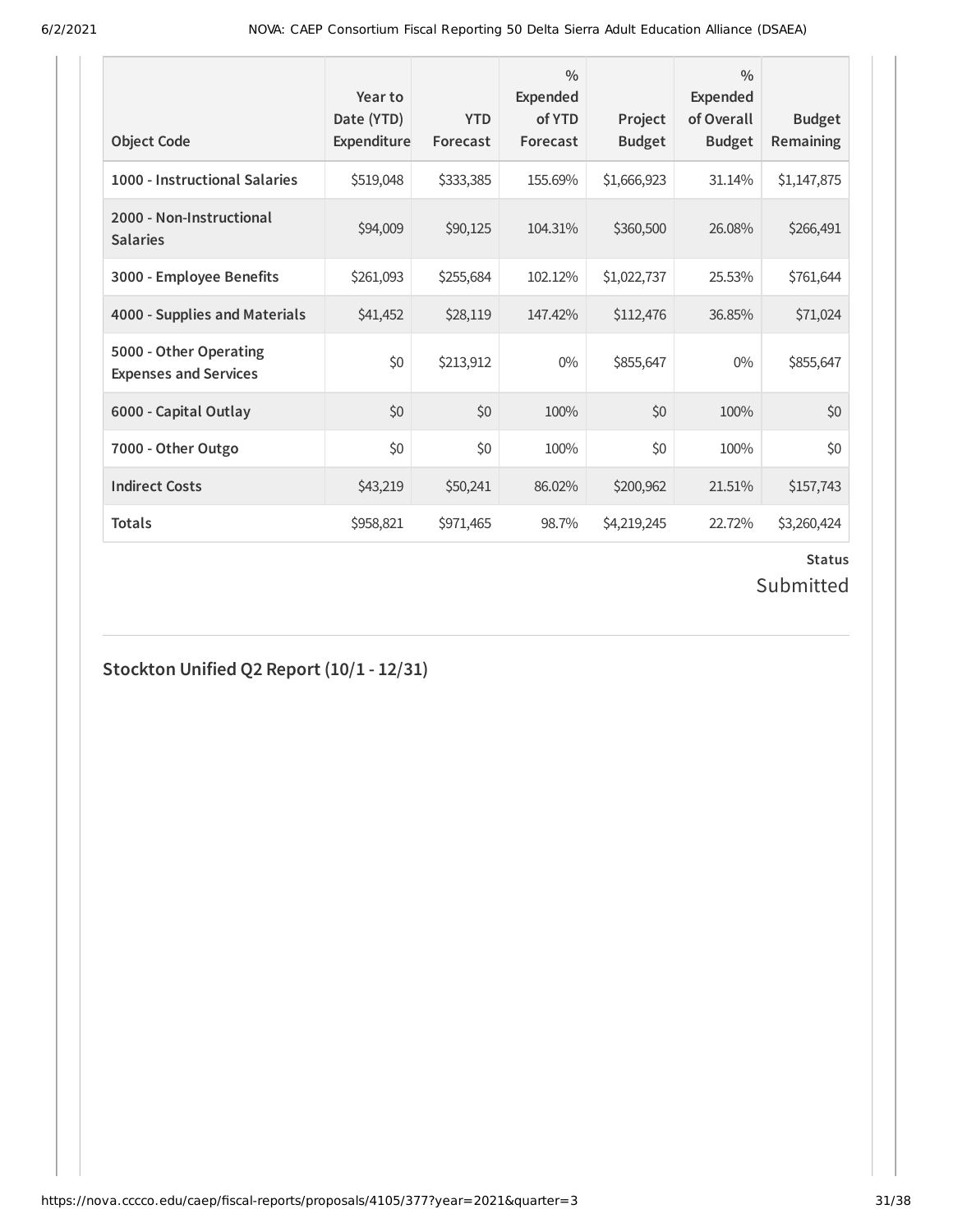| <b>Object Code</b>                                     | Year to<br>Date (YTD)<br><b>Expenditure</b> | <b>YTD</b><br>Forecast | $\frac{0}{0}$<br>Expended<br>of YTD<br>Forecast | Project<br><b>Budget</b> | $\frac{0}{0}$<br>Expended<br>of Overall<br><b>Budget</b> | <b>Budget</b><br>Remaining |
|--------------------------------------------------------|---------------------------------------------|------------------------|-------------------------------------------------|--------------------------|----------------------------------------------------------|----------------------------|
| 1000 - Instructional Salaries                          | \$1,026,366                                 | \$833,462              | 123.14%                                         | \$1,666,923              | 61.57%                                                   | \$640,557                  |
| 2000 - Non-Instructional<br><b>Salaries</b>            | \$191,315                                   | \$180,250              | 106.14%                                         | \$360,500                | 53.07%                                                   | \$169,185                  |
| 3000 - Employee Benefits                               | \$527,560                                   | \$511,369              | 103.17%                                         | \$1,022,737              | 51.58%                                                   | \$495,177                  |
| 4000 - Supplies and Materials                          | \$57,656                                    | \$56,238               | 102.52%                                         | \$112,476                | 51.26%                                                   | \$54,820                   |
| 5000 - Other Operating<br><b>Expenses and Services</b> | \$0                                         | \$427,824              | $0\%$                                           | \$855,647                | $0\%$                                                    | \$855,647                  |
| 6000 - Capital Outlay                                  | \$0                                         | \$0                    | 100%                                            | \$0                      | 100%                                                     | \$0                        |
| 7000 - Other Outgo                                     | \$0                                         | \$0                    | 100%                                            | \$0                      | 100%                                                     | \$0                        |
| <b>Indirect Costs</b>                                  | \$85,253                                    | \$100,481              | 84.84%                                          | \$200,962                | 42.42%                                                   | \$115,709                  |
| Totals                                                 | \$1,888,150                                 | \$2,109,623            | 89.5%                                           | \$4,219,245              | 44.75%                                                   | \$2,331,095                |

#### **Status** Submitted

## **Allocation Year Closeout: 2018-19**

I have reviewed the financial reports for my agency and confirm that all funds for this allocation year have been spent.

**2018-19 Reverted Funds:**

\$0

# **2018-19 Status**

Closed

#### **Submitting Authority**

Jeff Dundas School For Adults, Principal

**Stockton Unified Q3 Report (1/1 - 3/31)**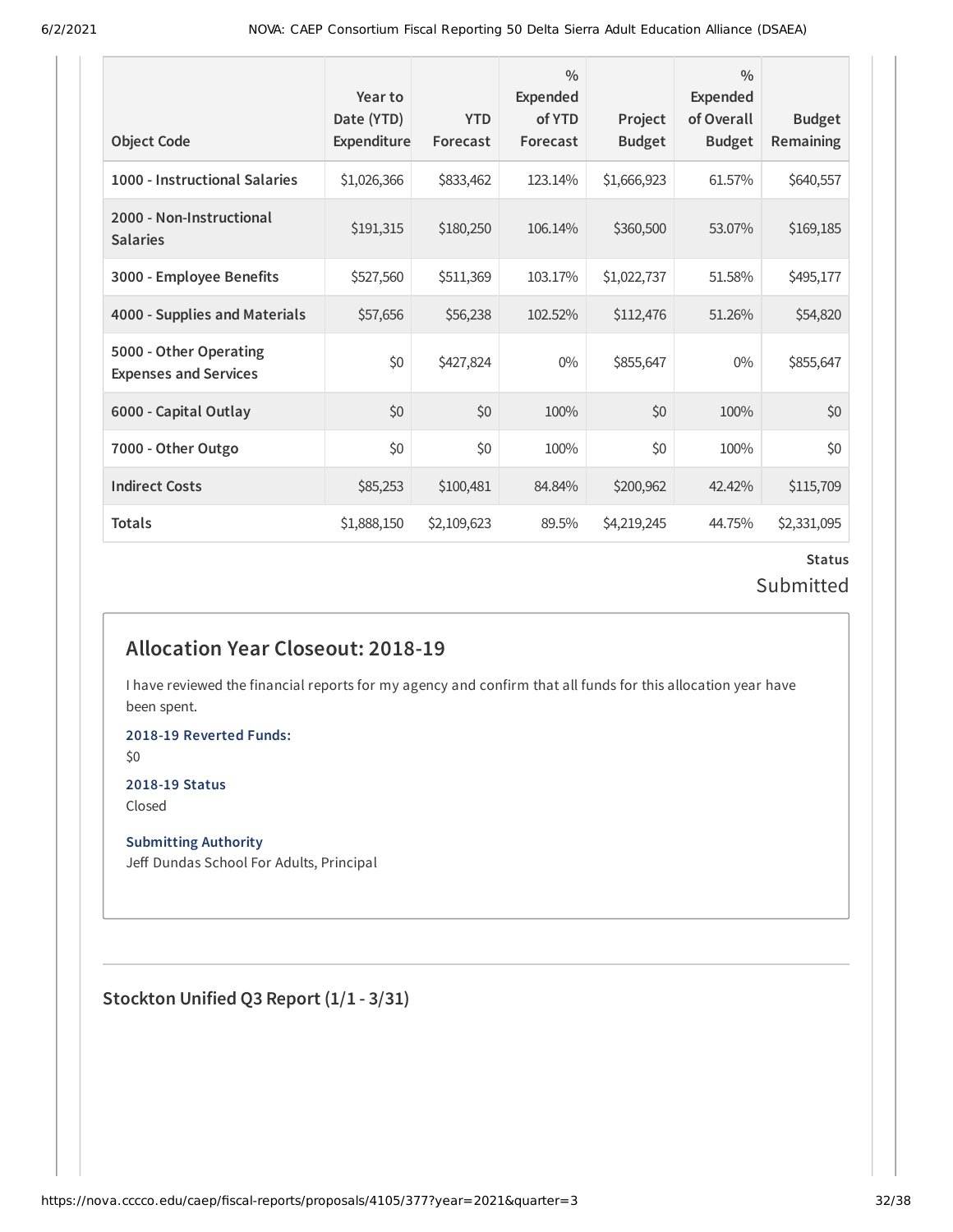| <b>Object Code</b>                                     | Year to<br>Date (YTD)<br>Expenditure | <b>YTD</b><br>Forecast | $\frac{0}{0}$<br><b>Expended</b><br>of YTD<br>Forecast | Project<br><b>Budget</b> | $\frac{0}{0}$<br>Expended<br>of Overall<br><b>Budget</b> | <b>Budget</b><br><b>Remaining</b> |
|--------------------------------------------------------|--------------------------------------|------------------------|--------------------------------------------------------|--------------------------|----------------------------------------------------------|-----------------------------------|
| 1000 - Instructional Salaries                          | \$1,519,805                          | \$1,333,538            | 113.97%                                                | \$1,666,923              | 91.17%                                                   | \$147,118                         |
| 2000 - Non-Instructional<br><b>Salaries</b>            | \$292,469                            | \$270,375              | 108.17%                                                | \$360,500                | 81.13%                                                   | \$68,031                          |
| 3000 - Employee Benefits                               | \$793,842                            | \$767,053              | 103.49%                                                | \$1,022,737              | 77.62%                                                   | \$228,895                         |
| 4000 - Supplies and Materials                          | \$101,459                            | \$84,357               | 120.27%                                                | \$112,476                | 90.21%                                                   | \$11,017                          |
| 5000 - Other Operating<br><b>Expenses and Services</b> | \$0                                  | \$641,735              | $0\%$                                                  | \$855,647                | $0\%$                                                    | \$855,647                         |
| 6000 - Capital Outlay                                  | \$0                                  | \$0                    | 100%                                                   | \$0                      | 100%                                                     | \$0                               |
| 7000 - Other Outgo                                     | \$0                                  | \$0                    | 100%                                                   | \$0                      | 100%                                                     | \$0                               |
| <b>Indirect Costs</b>                                  | \$112,633                            | \$150,722              | 74.73%                                                 | \$200,962                | 56.05%                                                   | \$88,329                          |
| <b>Totals</b>                                          | \$2,820,208                          | \$3,247,780            | 86.83%                                                 | \$4,219,245              | 66.84%                                                   | \$1,399,037                       |

# **Status**

# Submitted

## **Stockton Unified Q4 Report (4/1 - 6/30)**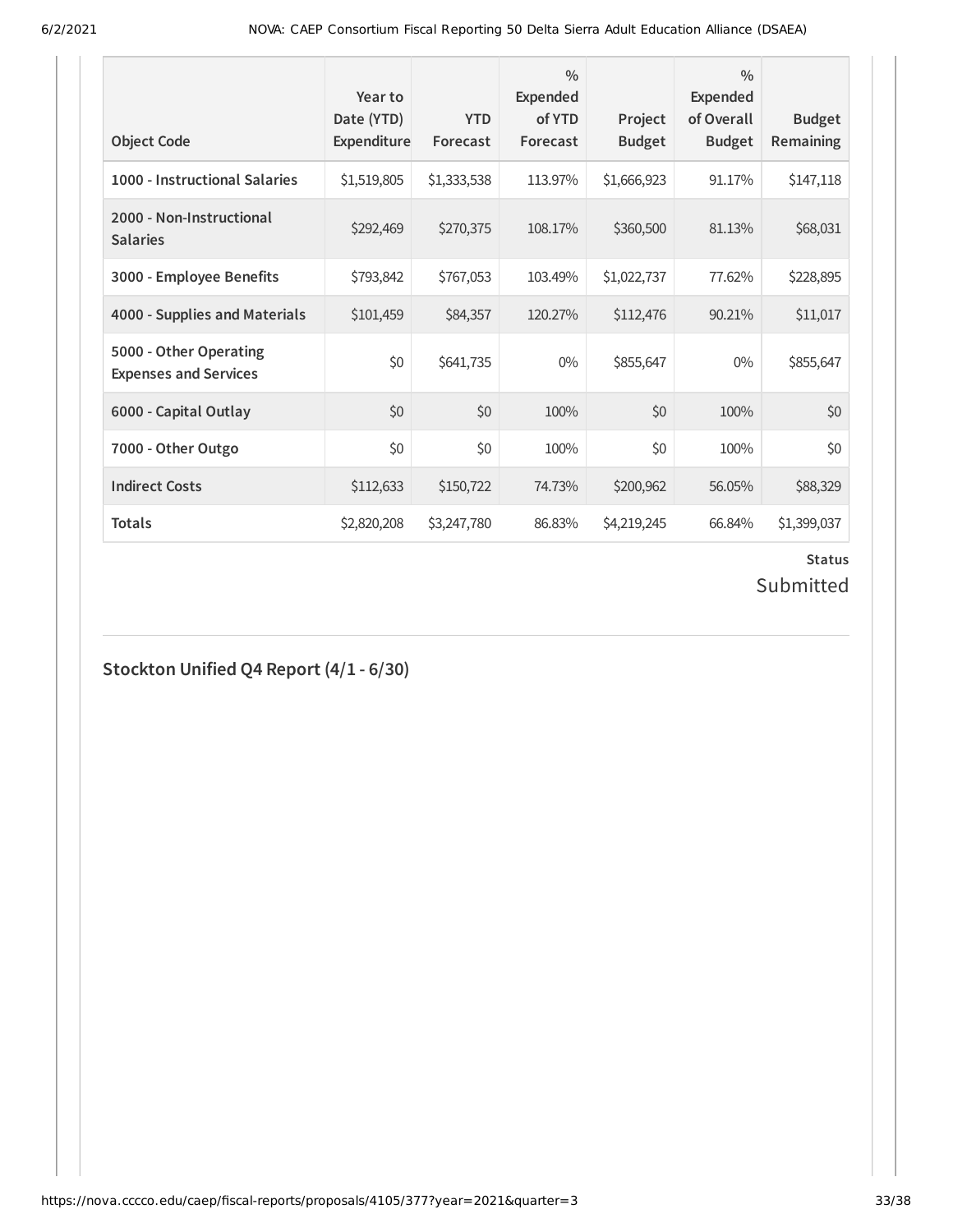| <b>Object Code</b>                                     | Year to<br>Date (YTD)<br>Expenditure | <b>YTD</b><br>Forecast | $\frac{0}{0}$<br>Expended<br>of YTD<br>Forecast | Project<br><b>Budget</b> | $\frac{0}{0}$<br><b>Expended</b><br>of Overall<br><b>Budget</b> | <b>Budget</b><br>Remaining |  |
|--------------------------------------------------------|--------------------------------------|------------------------|-------------------------------------------------|--------------------------|-----------------------------------------------------------------|----------------------------|--|
| 1000 - Instructional Salaries                          | \$1,519,805                          | \$1,666,923            | 91.17%                                          | \$1,666,923              | 91.17%                                                          | \$147,118                  |  |
| 2000 - Non-Instructional<br><b>Salaries</b>            | \$292,469                            | \$360,500              | 81.13%                                          | \$360,500                | 81.13%                                                          | \$68,031                   |  |
| 3000 - Employee Benefits                               | \$793,842                            | \$1,022,737            | 77.62%                                          | \$1,022,737              | 77.62%                                                          | \$228,895                  |  |
| 4000 - Supplies and Materials                          | \$101,459                            | \$112,476              | 90.21%                                          | \$112,476                | 90.21%                                                          | \$11,017                   |  |
| 5000 - Other Operating<br><b>Expenses and Services</b> | \$0                                  | \$855,647              | $0\%$                                           | \$855,647                | 0%                                                              | \$855,647                  |  |
| 6000 - Capital Outlay                                  | \$0                                  | \$0                    | 100%                                            | \$0                      | 100%                                                            | \$0                        |  |
| 7000 - Other Outgo                                     | \$0                                  | \$0                    | 100%                                            | \$0                      | 100%                                                            | \$0                        |  |
| <b>Indirect Costs</b>                                  | \$112,633                            | \$200,962              | 56.05%                                          | \$200,962                | 56.05%                                                          | \$88,329                   |  |
| <b>Totals</b>                                          | \$2,820,208                          | \$4,219,245            | 66.84%                                          | \$4,219,245              | 66.84%                                                          | \$1,399,037                |  |
| <b>Status</b><br>Unsubmitted                           |                                      |                        |                                                 |                          |                                                                 |                            |  |

# **Tracy Joint Unified**

**Tracy Joint Unified Q1 Report (7/1 - 9/30)**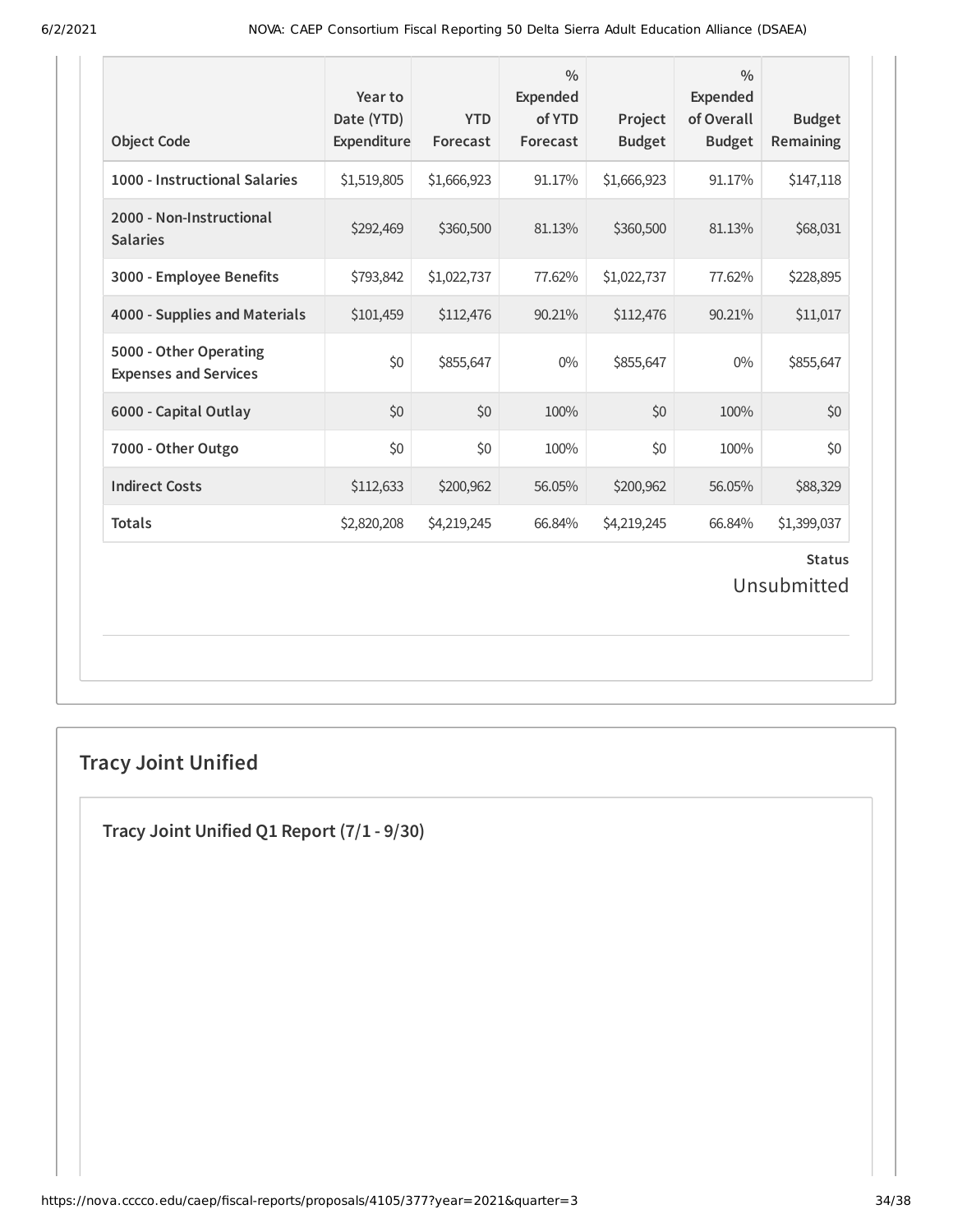| <b>Object Code</b>                                     | Year to<br>Date (YTD)<br>Expenditure | <b>YTD</b><br>Forecast | $\frac{0}{0}$<br><b>Expended</b><br>of YTD<br>Forecast | Project<br><b>Budget</b> | $\frac{0}{0}$<br><b>Expended</b><br>of Overall<br><b>Budget</b> | <b>Budget</b><br><b>Remaining</b> |
|--------------------------------------------------------|--------------------------------------|------------------------|--------------------------------------------------------|--------------------------|-----------------------------------------------------------------|-----------------------------------|
| 1000 - Instructional Salaries                          | \$86,202                             | \$128,940              | 66.85%                                                 | \$515,761                | 16.71%                                                          | \$429,559                         |
| 2000 - Non-Instructional<br><b>Salaries</b>            | \$37,930                             | \$45,404               | 83.54%                                                 | \$181,614                | 20.88%                                                          | \$143,684                         |
| 3000 - Employee Benefits                               | \$37,036                             | \$48,844               | 75.83%                                                 | \$195,376                | 18.96%                                                          | \$158,340                         |
| 4000 - Supplies and Materials                          | \$26,248                             | \$302,377              | 8.68%                                                  | \$604,753                | 4.34%                                                           | \$578,505                         |
| 5000 - Other Operating<br><b>Expenses and Services</b> | \$0                                  | \$13,912               | $0\%$                                                  | \$55,646                 | $0\%$                                                           | \$55,646                          |
| 6000 - Capital Outlay                                  | \$0                                  | \$0                    | 100%                                                   | \$0                      | 100%                                                            | \$0                               |
| 7000 - Other Outgo                                     | \$0                                  | \$0                    | 100%                                                   | \$0                      | 100%                                                            | \$0                               |
| <b>Indirect Costs</b>                                  | \$0                                  | \$0                    | 100%                                                   | \$51,537                 | $0\%$                                                           | \$51,537                          |
| <b>Totals</b>                                          | \$187,416                            | \$539,476              | 34.74%                                                 | \$1,604,687              | 11.68%                                                          | \$1,417,271                       |

Expenditures fall below target due to extra funds given to our site from the consortium. This large amount of carryover will be spent down this year, and over the next two more years, because our adult school did not receive our WIOA grant. Extra funds will also be spent on our consortium wide transportation distribution and manufacturing program and to fund a class for non-English speaking adult parents of TK-1st graders.

> **Status Submitted**

**Tracy Joint Unified Q2 Report (10/1 - 12/31)**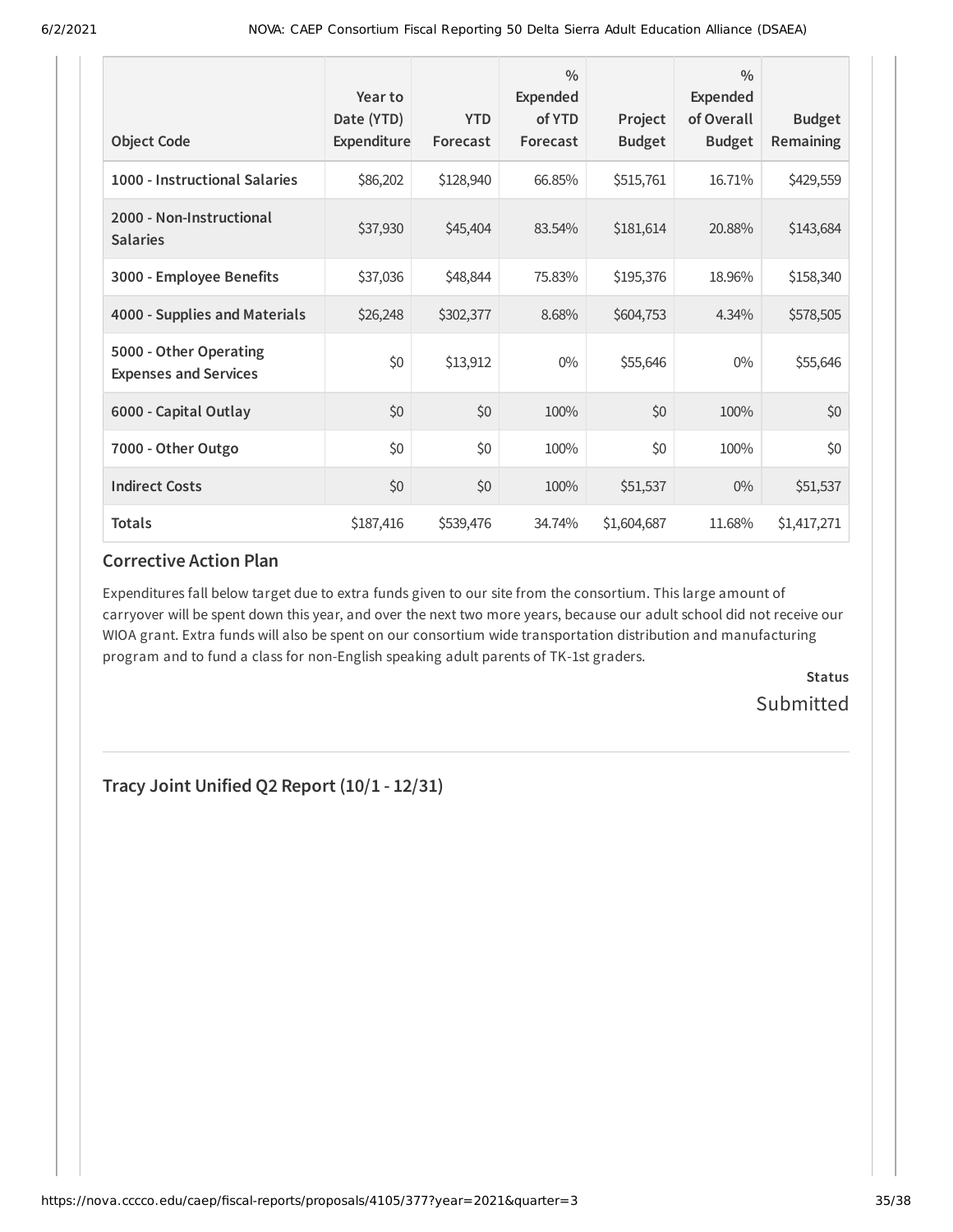| <b>Object Code</b>                                     | Year to<br>Date (YTD)<br><b>Expenditure</b> | <b>YTD</b><br>Forecast | $\frac{0}{0}$<br>Expended<br>of YTD<br>Forecast | Project<br><b>Budget</b> | $\frac{0}{0}$<br>Expended<br>of Overall<br><b>Budget</b> | <b>Budget</b><br>Remaining |
|--------------------------------------------------------|---------------------------------------------|------------------------|-------------------------------------------------|--------------------------|----------------------------------------------------------|----------------------------|
| 1000 - Instructional Salaries                          | \$227,924                                   | \$257,881              | 88.38%                                          | \$515,761                | 44.19%                                                   | \$287,837                  |
| 2000 - Non-Instructional<br><b>Salaries</b>            | \$89,579                                    | \$90,807               | 98.65%                                          | \$181,614                | 49.32%                                                   | \$92,035                   |
| 3000 - Employee Benefits                               | \$89,159                                    | \$97,688               | 91.27%                                          | \$195,376                | 45.63%                                                   | \$106,217                  |
| 4000 - Supplies and Materials                          | \$66,109                                    | \$453,565              | 14.58%                                          | \$604,753                | 10.93%                                                   | \$538,644                  |
| 5000 - Other Operating<br><b>Expenses and Services</b> | \$1,933                                     | \$27,823               | 6.95%                                           | \$55,646                 | 3.47%                                                    | \$53,713                   |
| 6000 - Capital Outlay                                  | \$0                                         | \$0                    | 100%                                            | \$0                      | 100%                                                     | \$0                        |
| 7000 - Other Outgo                                     | \$0                                         | \$0                    | 100%                                            | \$0                      | 100%                                                     | \$0                        |
| <b>Indirect Costs</b>                                  | \$0                                         | \$0                    | 100%                                            | \$51,537                 | $0\%$                                                    | \$51,537                   |
| Totals                                                 | \$474,704                                   | \$927,763              | 51.17%                                          | \$1,604,687              | 29.58%                                                   | \$1,129,983                |

## **Status** Submitted

## **Allocation Year Closeout: 2018-19**

I have reviewed the financial reports for my agency and confirm that all funds for this allocation year have been spent.

**2018-19 Reverted Funds:** \$0

**2018-19 Status** Closed

**Submitting Authority** Sam Strube

**Tracy Joint Unified Q3 Report (1/1 - 3/31)**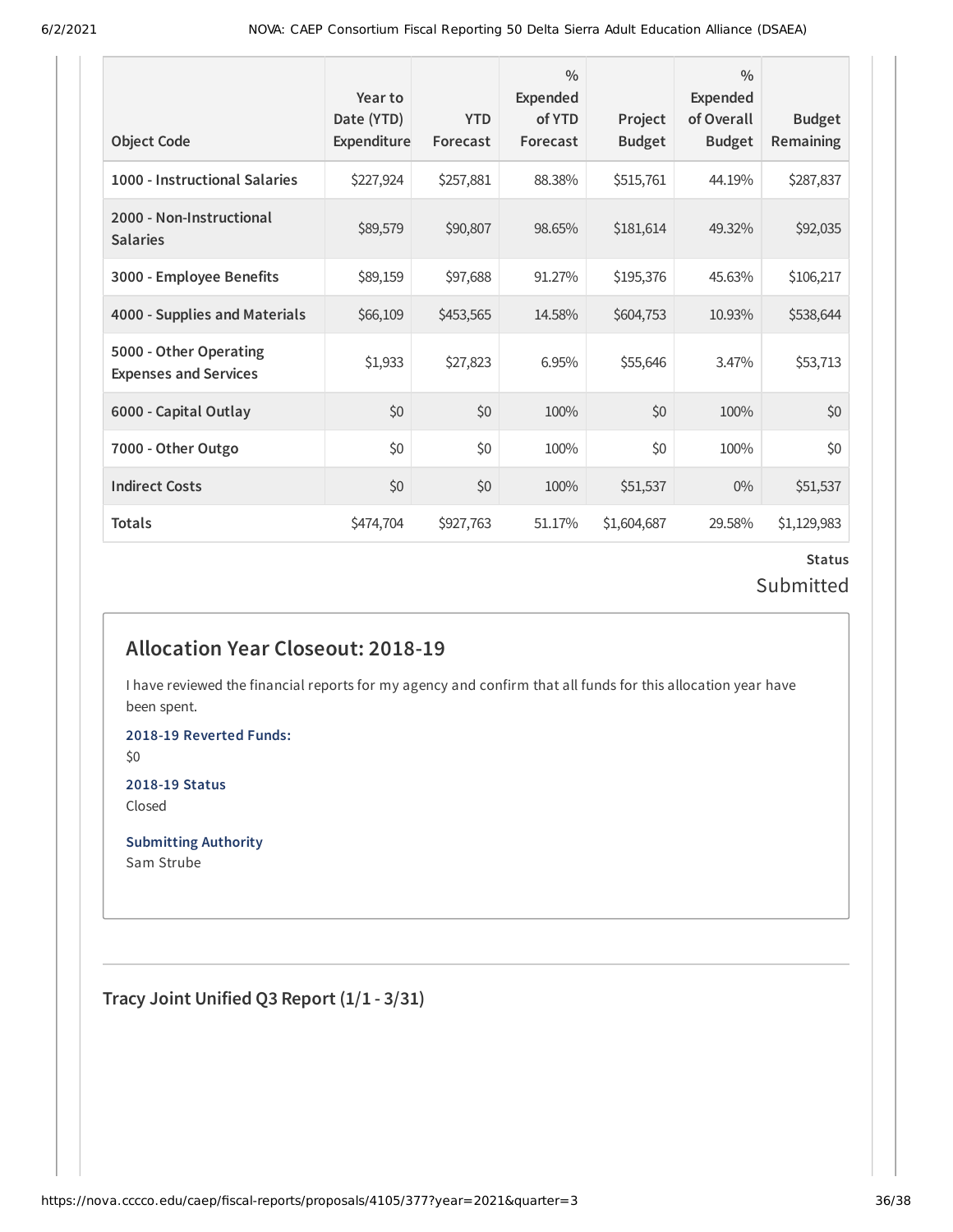| <b>Object Code</b>                                     | Year to<br>Date (YTD)<br>Expenditure | <b>YTD</b><br>Forecast | $\frac{0}{0}$<br><b>Expended</b><br>of YTD<br>Forecast | Project<br><b>Budget</b> | $\frac{0}{0}$<br>Expended<br>of Overall<br><b>Budget</b> | <b>Budget</b><br><b>Remaining</b> |
|--------------------------------------------------------|--------------------------------------|------------------------|--------------------------------------------------------|--------------------------|----------------------------------------------------------|-----------------------------------|
| 1000 - Instructional Salaries                          | \$349,004                            | \$386,821              | 90.22%                                                 | \$515,761                | 67.67%                                                   | \$166,757                         |
| 2000 - Non-Instructional<br><b>Salaries</b>            | \$130,216                            | \$136,211              | 95.6%                                                  | \$181,614                | 71.7%                                                    | \$51,398                          |
| 3000 - Employee Benefits                               | \$136,820                            | \$146,532              | 93.37%                                                 | \$195,376                | 70.03%                                                   | \$58,556                          |
| 4000 - Supplies and Materials                          | \$74,440                             | \$514,040              | 14.48%                                                 | \$604,753                | 12.31%                                                   | \$530,313                         |
| 5000 - Other Operating<br><b>Expenses and Services</b> | \$2,726                              | \$41,735               | 6.53%                                                  | \$55,646                 | 4.9%                                                     | \$52,920                          |
| 6000 - Capital Outlay                                  | \$0                                  | \$0                    | 100%                                                   | \$0                      | 100%                                                     | \$0                               |
| 7000 - Other Outgo                                     | \$0                                  | \$0                    | 100%                                                   | \$0                      | 100%                                                     | \$0                               |
| <b>Indirect Costs</b>                                  | \$0                                  | \$0                    | 100%                                                   | \$51,537                 | $0\%$                                                    | \$51,537                          |
| <b>Totals</b>                                          | \$693,206                            | \$1,225,338            | 56.57%                                                 | \$1,604,687              | 43.2%                                                    | \$911,481                         |

Expenditures fell below target due to extra funds given to our site from the consortium. This large amount of carryover will be spent down this year, and over the next two more years, because our adult school did not receive the WIOA grant. Extra funds will also be spent to fund a class for non-English speaking adult parents of TK-1st graders at school sites.

> **Status Submitted**

**Tracy Joint Unified Q4 Report (4/1 - 6/30)**